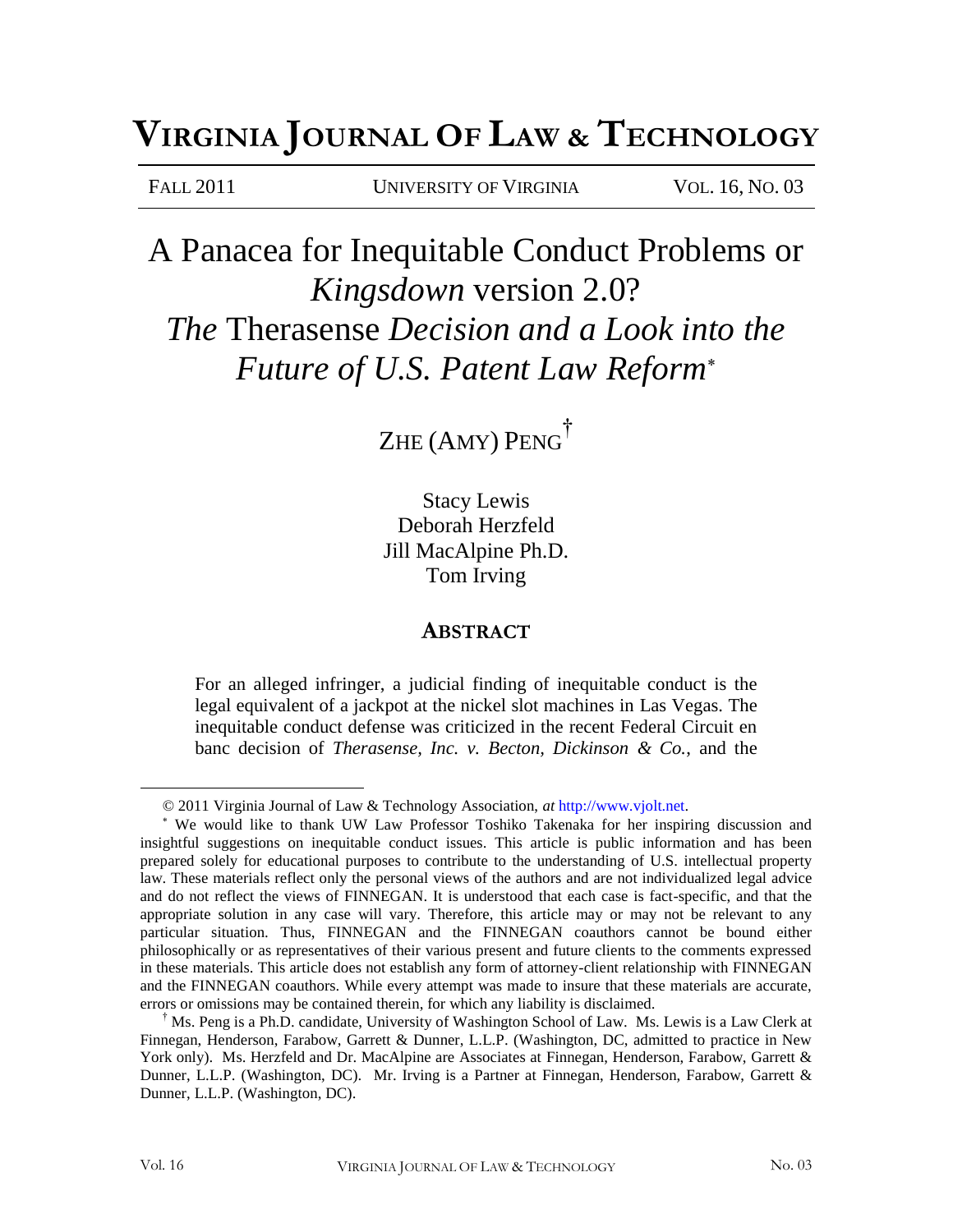majority explicitly directed a "tighten[ing] of the standards" for proving inequitable conduct. This Article analyzes the majority's standards for materiality and intent, as well as the new "affirmative egregious misconduct" exception that may establish materiality per se. It also discusses the post-*Therasense* Federal Circuit and district court decisions to date; the interface of inequitable conduct and recently enacted U.S. patent law reform legislation; and the USPTO's proposed Rule 56 regulations. In spite of the majority's valiant efforts in *Therasense*, inequitable conduct allegations in patent infringement litigation will probably not decline, just as they did not the last time an en banc Federal Circuit "fixed" the inequitable conduct problem in the *Kingsdown* case. Simply put, it is unlikely that *Therasense* will be the panacea to the "plague" of inequitable conduct accusations, although it can be hoped that the house will win more often. The Article concludes with possible responses for practitioners going forward in a post-*Therasense* world.

# **TABLE OF CONTENTS**

|     | Introduction                     |                                                                                   | 374 |
|-----|----------------------------------|-----------------------------------------------------------------------------------|-----|
| П.  |                                  |                                                                                   |     |
|     | $\mathbf{A}$                     |                                                                                   |     |
|     | B.                               |                                                                                   |     |
| Ш.  |                                  |                                                                                   |     |
|     | A.                               | Facts                                                                             |     |
|     | B.                               |                                                                                   |     |
|     | C.                               |                                                                                   |     |
|     | D.                               |                                                                                   |     |
|     | Е.                               |                                                                                   |     |
| IV. |                                  |                                                                                   |     |
| V.  |                                  |                                                                                   |     |
| VI. |                                  |                                                                                   | 392 |
|     | $A_{\cdot}$                      |                                                                                   |     |
|     | B.                               |                                                                                   |     |
|     | VII. Impact of <i>Therasense</i> |                                                                                   |     |
|     | A.                               |                                                                                   |     |
|     | $\mathbf{B}$ .                   | The Federal Circuit: Will <i>Therasense</i> Go the Way of <i>Kingsdown</i> ?  397 |     |
|     |                                  |                                                                                   |     |
|     | VIII.Conclusion                  |                                                                                   |     |
|     |                                  |                                                                                   |     |

### **I. INTRODUCTION**

Inequitable conduct has been increasingly used—and in the view of many, is now too frequently used—as a defense in U.S. patent infringement litigation. If an asserted patent was found by a U.S. court to have been procured through inequitable conduct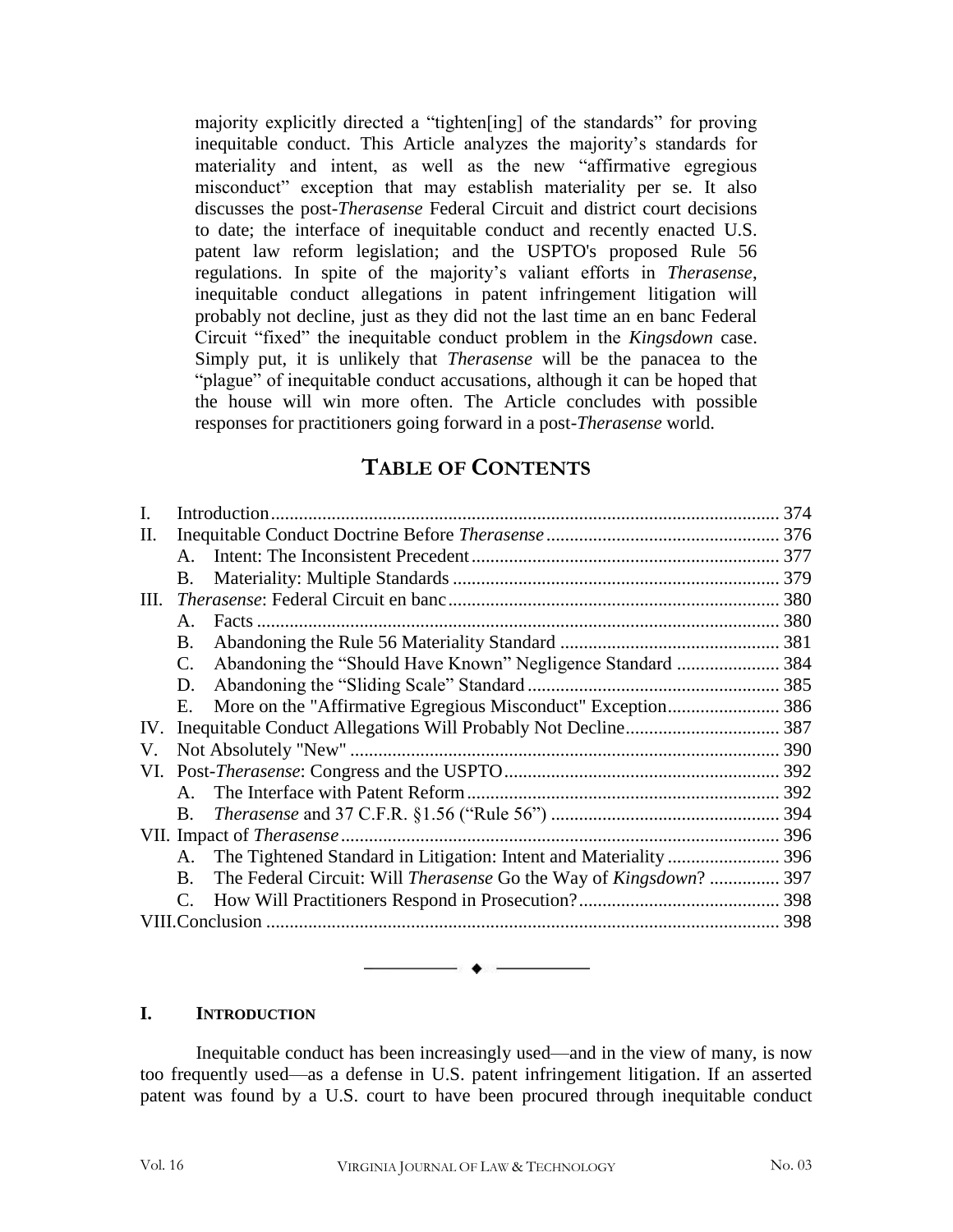before the U.S. Patent and Trademark Office (USPTO or "the Office"), the court has refused to enforce the patent.<sup>1</sup> Inequitable conduct defenses have been criticized for increasing litigation costs, discouraging settlement, destroying reputations, reducing predictability, and being a veritable "atomic bomb," rendering a U.S. patent totally unenforceable even if the perceived misconduct is related only to one of many patent claims. $^{2}$ 

As a judge-made doctrine evolving from equitable principles in common law much like unclean hands and fraud<sup>3</sup>—the rampant use of the inequitable conduct defense in patent infringement litigation has been referred to as a "plague" on the patent system.<sup>4</sup> The en banc decision of the U.S. Court of Appeals for the Federal Circuit in *Therasense* recently provided a highly publicized example of a judicial response to the "plague."<sup>5</sup> The court noted statistics showing that the majority of patent litigation suits include allegations of inequitable conduct and that this has had a negative impact on both patent litigation and prosecution.<sup>6</sup> The court identified low standards for intent and materiality as the cause of the overuse of the defense and responded by purportedly tightening the standards for proving inequitable conduct:

While honesty at the PTO is essential, low standards for intent and materiality have inadvertently led to many unintended consequences, among them, increased adjudication cost and complexity, reduced likelihood of settlement, burdened courts, strained PTO resources, increased PTO backlog, and impaired patent quality. *This court now tightens the standards for finding both intent and materiality in order to redirect a doctrine that has been overused to the detriment of the public.<sup>7</sup>*

In an effort to raise the bar for finding inequitable conduct, the en banc court with six of eleven judges joining the majority opinion written by Chief Judge Rader—in one fell swoop rejected a standard of materiality based on USPTO Rule 56. Instead, the Federal Circuit articulated standards for both materiality and intent that departed from

<sup>&</sup>lt;sup>1</sup> JANICE MUELLER, PATENT LAW 433 (2009).

<sup>2</sup> Therasense, Inc. v. Becton, Dickinson & Co., Nos. 2008-1511, 2008-1512, 2008-1513, 2008-1514, 2008-1595, 2011 WL 2028255, at \*8 (Fed. Cir. May 25, 2011) (en banc).

<sup>3</sup> *Id*. at \*4.

<sup>4</sup> Burlington Indus., Inc. v. Dayco Corp., 849 F.2d 1418, 1422 (Fed. Cir. 1988).

<sup>5</sup> *Therasense*, 2011 WL 2028255, at \*8.

<sup>&</sup>lt;sup>6</sup> *Id*. at \*8–\*9 ("One study estimated that eighty percent of patent infringement cases included allegations of inequitable conduct. Inequitable conduct 'has been overplayed, is appearing in nearly every patent suit, and is cluttering up the patent system.' . . . Left unfettered, the inequitable conduct doctrine has plagued not only the courts but also the entire patent system. Because allegations of inequitable conduct are routinely brought on 'the slenderest grounds,' patent prosecutors constantly confront the specter of inequitable conduct charges. With inequitable conduct casting the shadow of a hangman's noose, it is unsurprising that patent prosecutors regularly bury PTO examiners with a deluge of prior art references, most of which have marginal value.") (citations omitted).

<sup>7</sup> *Id*. at \*9 (emphasis added). *See also* Aventis Pharma S.A. v. Amphastar Pharms., Inc., 525 F.3d 1334, 1350 (Fed. Cir. 2008) (Rader, J., dissenting) ("Merging intent and materiality at levels far below the *Kingsdown* rule has revived the inequitable conduct tactic.").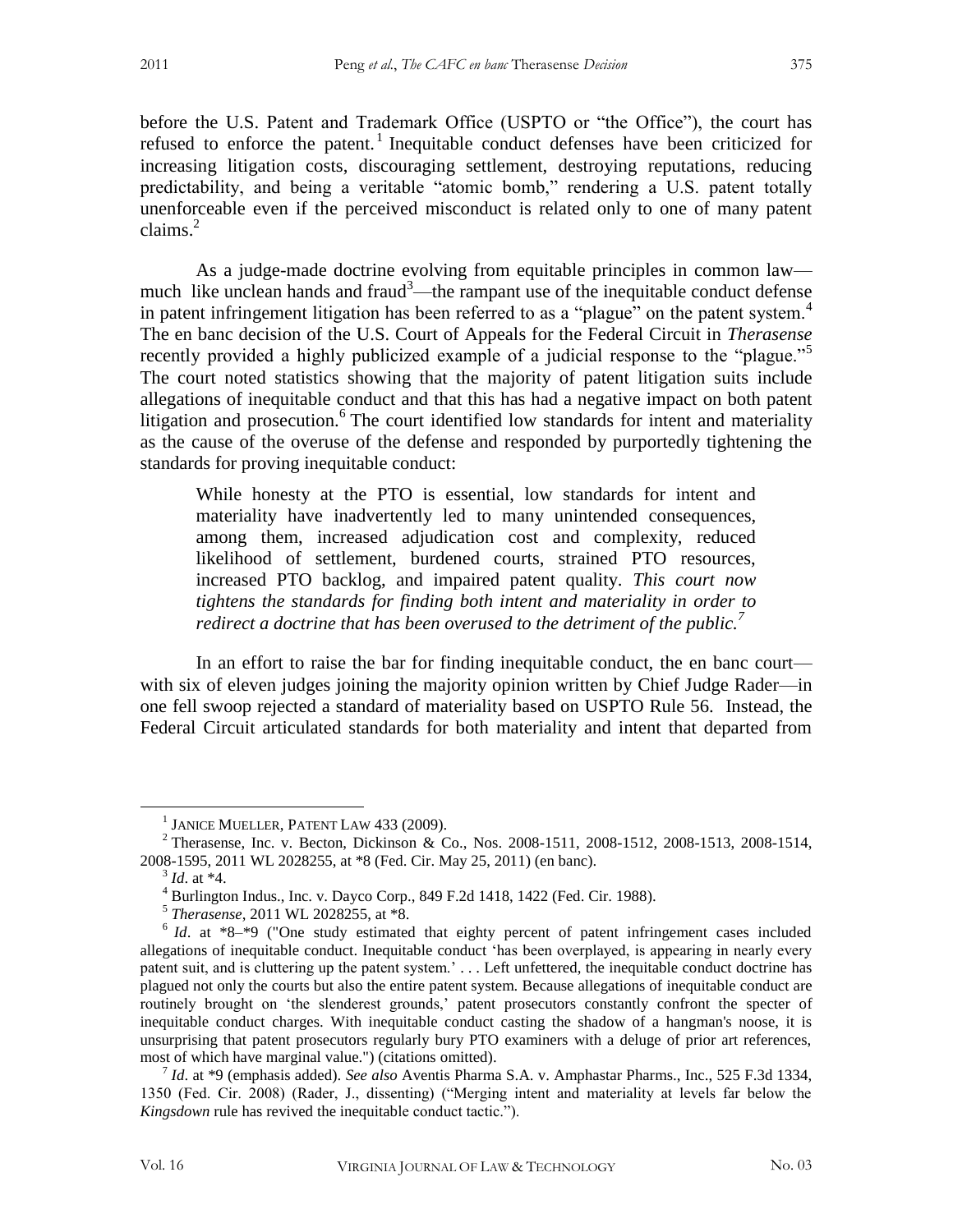many panel precedents.<sup>8</sup> Additionally, the Federal Circuit abandoned the "sliding scale" for balancing intent and materiality,  $9$  consequently requiring clear and convincing evidence of both materiality and specific intent.<sup>10</sup>

This Article observes that the standards articulated in *Therasense* are welcomed by the patent community, or at least by U.S. patentees and those who represent them, whether in patent prosecution or litigation. This Article further argues, however, that *Therasense* may not be the panacea many wish it to be and may not, contrary to the aspirations expressed by the *Therasense* majority, have a significant impact on the volume of litigation, inequitable conduct allegations, or materials presented by patent applicants for consideration by the USPTO.

Although the majority opinion in *Therasense* was not free from disagreement and included both a strong concurrence and a vigorous dissent, a petition for certiorari was not filed. Therefore, it is the law that the Federal Circuit and lower courts must follow, at least for now. But since nothing in *Therasense* is *absolutely* new, a review of some old case law will be informative for practitioners trying to predict how *Therasense* will be interpreted. The interface of inequitable conduct and U.S. patent law reform legislation $11$ and the USPTO's proposed Rule 56 regulations<sup>12</sup> will also be discussed.

#### **II. INEQUITABLE CONDUCT DOCTRINE BEFORE** *THERASENSE*

The requirements for a finding of inequitable conduct before *Therasense* were (1) nondisclosure or misrepresentation of material information with (2) an intent to deceive the USPTO.<sup>13</sup> The party alleging inequitable conduct (typically an alleged infringer) was

<sup>8</sup> *See, e.g.*, Praxair, Inc. v. ATMI, Inc., 543 F.3d 1306, 1313–14 (Fed. Cir. 2008) ("An inference of intent to deceive is generally appropriate, however, when (1) highly material information is withheld; (2) 'the applicant knew of the information [and] . . . knew or should have known of the materiality of the information; and (3) the applicant has not provided a credible explanation for the withholding.'" (quoting Ferring B.V. v. Barr Labs., Inc*.*, 437 F.3d 1181, 1191 (Fed. Cir. 2006)); Critikon, Inc. v. Becton Dickinson Vascular Access, Inc*.*, 120 F.3d 1253, 1257 (Fed. Cir. 1997) ('[A] patentee facing a high level of materiality and clear proof that it knew or should have known of that materiality, can expect to find it difficult to establish "subjective good faith" sufficient to prevent the drawing of an inference of intent to mislead.'); *Aventis*, 525 F.3d at 1344 ("We have previously determined, however, that the dosage information was material to patentability. . . . Nevertheless, because materiality and intent to deceive are necessarily intertwined . . . we will consider the merits of Aventis's argument with respect to deceptive intent.").

<sup>9</sup> *Aventis*, 525 F.3d at 1344 ("The district court, upon finding materiality and intent, shall 'balance the equities to determine whether the patentee has committed inequitable conduct that warrants holding the patent unenforceable.' . . . 'The more material the omission or misrepresentation, the less intent that must be shown to elicit a finding of inequitable conduct.'") (citations omitted).

<sup>&</sup>lt;sup>10</sup> *Therasense*, 2011 WL 2028255, at \*9 ("In a case involving nondisclosure of information, clear and convincing evidence must show that the applicant made a deliberate decision to withhold a known material reference.") (quoting Molins PLC v. Textron, Inc*.*, 48 F.3d 1172, 1181 (Fed. Cir. 1995)).

<sup>&</sup>lt;sup>11</sup> Leahy-Smith America Invents Act, Pub. L. No. 112-29 (2011) (to be codified in 35 U.S.C.).

 $12$  Revision of the Materiality to Patentability Standard for the Duty to Disclose Information in Patent Applications,76 Fed. Reg. 43,631 (proposed July 21, 2011) (to be codified at 37 C.F.R. pt. 1) [hereinafter *Proposed Revision*].

<sup>&</sup>lt;sup>13</sup> Star Scientific Inc. v. R.J. Reynolds Tobacco Co., 537 F.3d 1357, 1365 (Fed. Cir. 2008).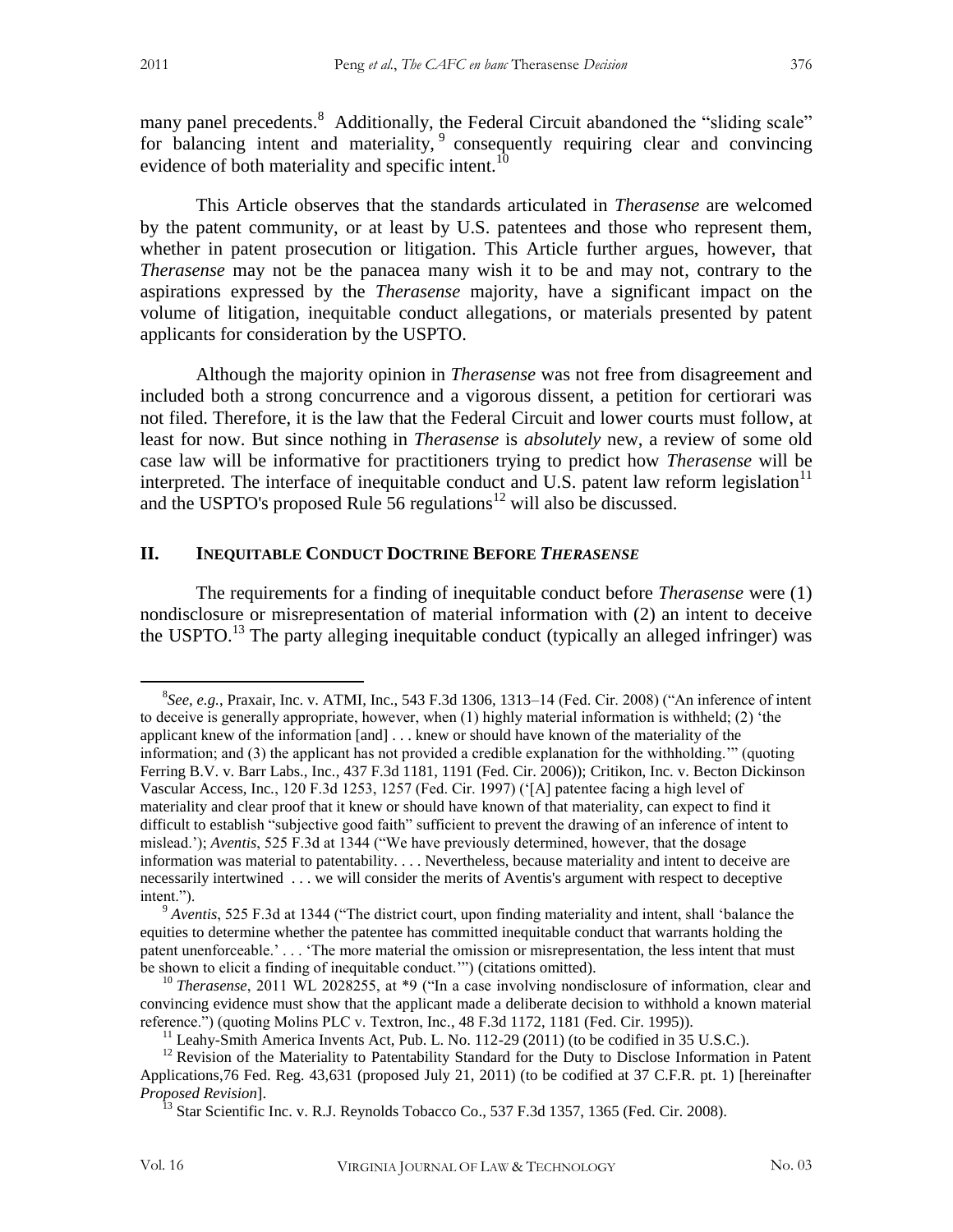supposedly required to establish both prongs of inequitable conduct by clear and convincing evidence. $^{14}$ 

#### **A. Intent: The Inconsistent Precedent**

After a run of inequitable conduct cases in the  $1970s$  and  $1980s$ ,<sup>15</sup> the Federal Circuit sitting en banc purportedly tightened the standard of intent in 1988. In *Kingsdown Medical Consultants, Ltd. v. Hollister Inc.*, <sup>16</sup> the Federal Circuit overturned prior precedent<sup>17</sup> which held that a showing of "gross negligence" was sufficient to meet the "intent to deceive" prong of the inequitable conduct defense. Instead, *Kingsdown* held "the involved conduct, viewed in light of all the evidence, including evidence indicative of good faith, must indicate *sufficient culpability* to require a finding of intent to deceive."<sup>18</sup> Clearly, the "sufficient culpability" standard was intended to raise the bar for finding inequitable conduct higher than "gross negligence."<sup>19</sup> Such intention, however, ran aground in various subsequent Federal Circuit panel decisions, showing that although the lower courts and Federal Circuit "must" follow an en banc decision, "should" or "might" may more accurately reflect judicial reality.

In particular, through the 1990s panels of the Federal Circuit whittled away the "sufficient culpability" standard to a mere shadow of itself, finally resulting in panel decisions at least as early as 2003 reducing the standard to a "should have known" standard.<sup>20</sup> "Should have known" was a lower standard than "gross negligence," even though *Kingsdown* was supposed to have raised, not lowered, the intent standard above "gross negligence." That lower "should have known" standard, tantamount to mere negligence,<sup>21</sup> made inequitable conduct allegations more attractive to parties trying to

<sup>14</sup> 37 C.F.R. §1.56 (2011); *Star Scientific*, 537 F.3d at 1365.

<sup>15</sup> *See* Norton v. Curtiss, 433 F.2d 779, 782 (C.C.P.A. 1970); *In re* Jerabek, 789 F.2d 886, 889 (Fed. Cir. 1986); Jaskiewicz v. Mossinghoff, 822 F.2d 1053, 1058 (Fed. Cir. 1987) ("Mere negligence is not sufficient to infer fraud or dishonesty though gross negligence may lead (in proper circumstances) to a finding of inequitable conduct.") (citing N.V. Akzo v. DuPont de Nemours & Co, 810 F.2d 1148 (Fed. Cir. 1987)); J.P. Stevens & Co. v. Lex Tex, Ltd., 747 F.2d 1553, 1560 (Fed. Cir. 1984) ("Proof of deliberate scheming is not needed; gross negligence is sufficient."); Driscoll v. Cebalo, 731 F.2d 878, 884 (Fed. Cir. 1984); Digital Equip. Corp. v. Diamond, 653 F.2d 701, 714 (1st Cir. 1981); True Temper Corp. v. CF&I Steel Corp., 601 F.2d 495, 499 (10th Cir. 1979).

<sup>16</sup> 863 F.2d 867, 876–77 (Fed. Cir. 1988) (en banc).

<sup>17</sup> *See, e.g.*, *Driscoll*, 731 F.2d at 884*.*

<sup>18</sup> *Kingsdown,* 863 F.2d at 876 (emphasis added).

<sup>&</sup>lt;sup>19</sup> *Id.* ("We adopt the view that a finding that particular conduct amounts to 'gross negligence' does not of itself justify an inference of intent to deceive; the involved conduct, viewed in light of all the evidence, including evidence indicative of good faith, must indicate sufficient culpability to require a finding of intent to deceive.").

 $^{20}$  Bristol-Myers Squibb Co. v. Rhône-Poulenc Rorer, Inc., 326 F.3d 1226, 1239-40 (Fed. Cir. 2003) (stating that intent may be inferred when a patent applicant knew, or should have known, that withheld information could be material to the PTO's consideration of the patent application) (citing Brasseler, U.S.A. I, L.P. v. Stryker Sales Corp., 267 F.3d 1370, 1375–76 (Fed. Cir. 2001)).

<sup>21</sup> *In re* Bose Corp., 580 F.3d 1240, 1244 (Fed. Cir. 2009) ("By equating 'should have known' of the falsity with a subjective intent, the Board erroneously lowered the fraud standard to a simple negligence standard." *See* Ileto v. Glock, Inc., 565 F.3d 1126, 1155 (9th Cir. 2009) ("Knowing conduct thus stands in contrast to negligent conduct, which typically requires only that the defendant knew or *should have known* each of the facts that made his act or omission unlawful. . . ."); *see also* Davis v. Monroe Ctny. Bd. of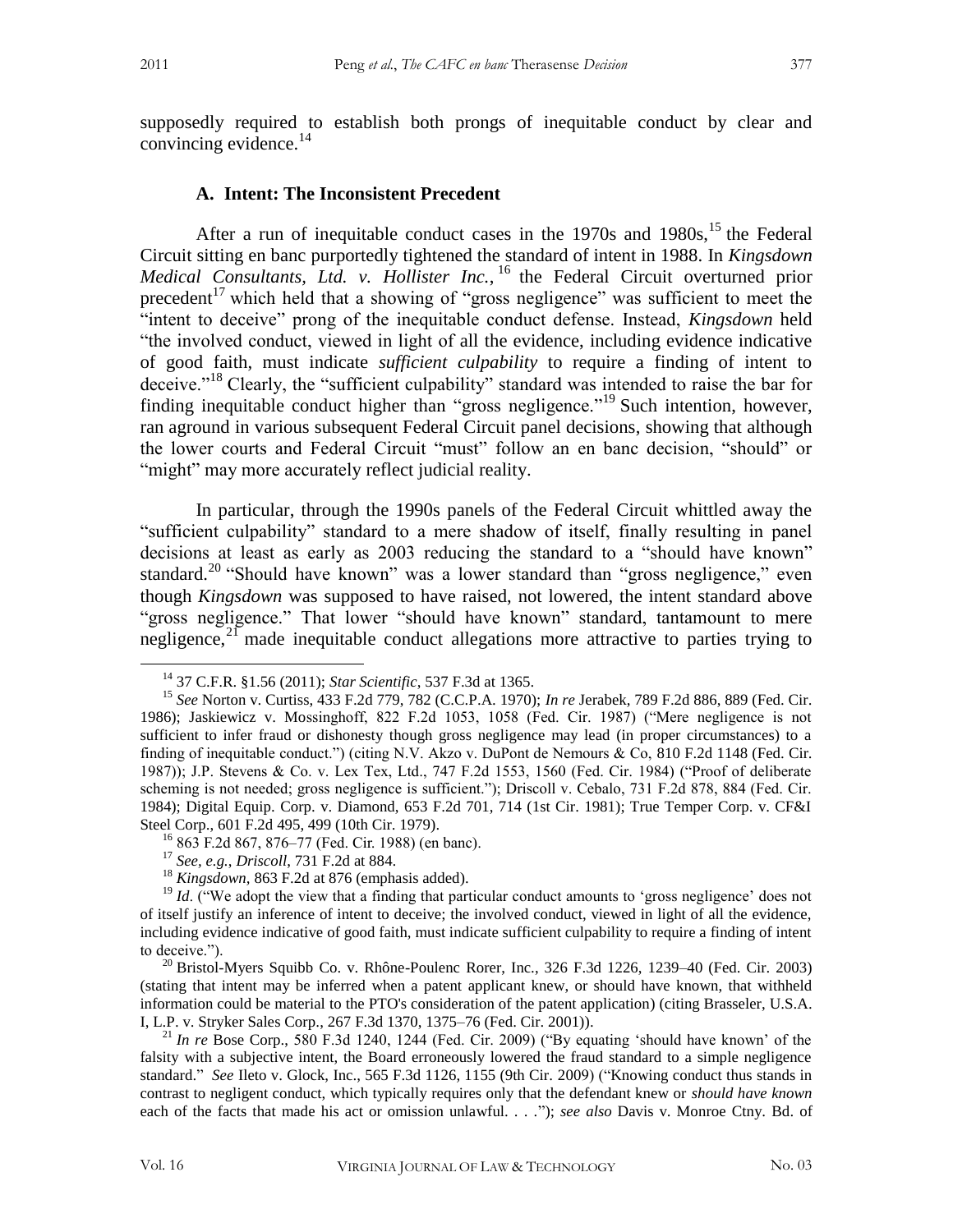raise defenses in patent infringement litigation. After all, what was there to lose in making the allegation? Hindsight can be a glaring light that makes many decisions, perhaps innocuous when made, appear to result from malevolence on the part of the prosecuting attorney or scientific declarant. And if not enough malevolence was established to detonate the atomic bomb, there was no real legal penalty, such as attorney fees, that was applied against the party alleging inequitable conduct.<sup>22</sup> In other words, just play the slots and if you lose, you simply walk away having lost the money fed into the machine.

While the standard for intent was being whittled back, another legal doctrine which reared its head by at least 1984, early in the Federal Circuit's history—further rendered allegations of inequitable conduct attractive to defendants. Specifically, the "sliding scale" doctrine, promulgated in *American Hoist & Derrick Co. v. Sowa & Sons, Inc*., established a legal notion that as long as there was some clear and convincing evidence of both materiality and intent, one could then balance the intent and materiality evidence.<sup>23</sup> This "sliding scale" was interpreted by courts to mean that if omitted information was highly material, there need not be much—and perhaps only a scintilla of "clear and convincing" evidence of intent to deceive.<sup>24</sup> Indeed, as the case law moved forward, the courts used the sliding scale doctrine to infer intent from sometimes seemingly flimsy evidence in cases where the materiality was high.<sup>25</sup>

Consequently, the gold standard of an alleged infringer's litigation strategy was to characterize the materiality as very high and then simply provide some circumstantial evidence of some small "clear and convincing" degree of intent to complete the equation and detonate the atomic bomb, rendering all claims unenforceable. That strategy was further aided by courts that began to justify reliance on scintillas of circumstantial evidence of intent by glibly noting that rarely is there a "smoking gun."<sup>26</sup> Plainly, "clear and convincing" evidence of intent to deceive was greatly eroded in such circumstances, often being no more than winked at.

A fundamental natural law is that for every action, there is an equal and opposite reaction. By 2008, the Federal Circuit began looking for ways to counter the "sliding

<sup>24</sup> *Id*.

Educ., 526 U.S. 629 (1999) (explaining that in Gebser v. Lago Vista Indep. Sch. Dist., 524 U.S. 274 (1998), the Court 'declined the invitation to impose liability under what amounted to a negligence standardholding the district liable for its failure to react to teacher-student harassment of which it knew or *should have* known.'").

<sup>&</sup>lt;sup>22</sup> See 35 U.S.C.A. § 285 (West 2011) ("The court in exceptional cases may award reasonable attorney fees to the prevailing party."); Gardco Mfg., Inc. v. Herst Lighting Co., 820 F.2d 1209, 1215 (Fed.Cir.1987) ("[I]t has not been held that every case of proven inequitable conduct must result in an automatic attorney fee award.").

<sup>&</sup>lt;sup>23</sup> 725 F.2d 1350, 1364 (Fed. Cir. 1984).

<sup>25</sup> *See, e.g.*, Dippin*'* Dots*,* Inc*.* v*.* Mosey, 476 F.3d 1337, 1348 (Fed. Cir. 2007); Praxair, Inc. v. ATMI, Inc., 543 F.3d 1306, 1313 (Fed. Cir. 2008); Cargill, Inc. v. Canbra Foods Ltd., 476 F.3d 1359, 1364 (Fed. Cir. 2007) (Under the balancing test, "[t]he more material the omission or the misrepresentation, the lower the level of intent required to establish inequitable conduct, and vice versa.") (quoting Critikon, Inc. v. Becton Dickinson Vascular Access, Inc., 120 F.3d 1253, 1256 (Fed. Cir. 1997)).

<sup>26</sup> *See, e.g.,* Paragon Podiatry Lab. Inc. v. KLM Labs. Inc., 984 F.2d 1182, 1189–90 (Fed. Cir. 1993); Bristol-Myers Squibb Co. v. Rhône-Poulenc Rorer, Inc., 326 F.3d 1226, 1239 (Fed. Cir. 2003).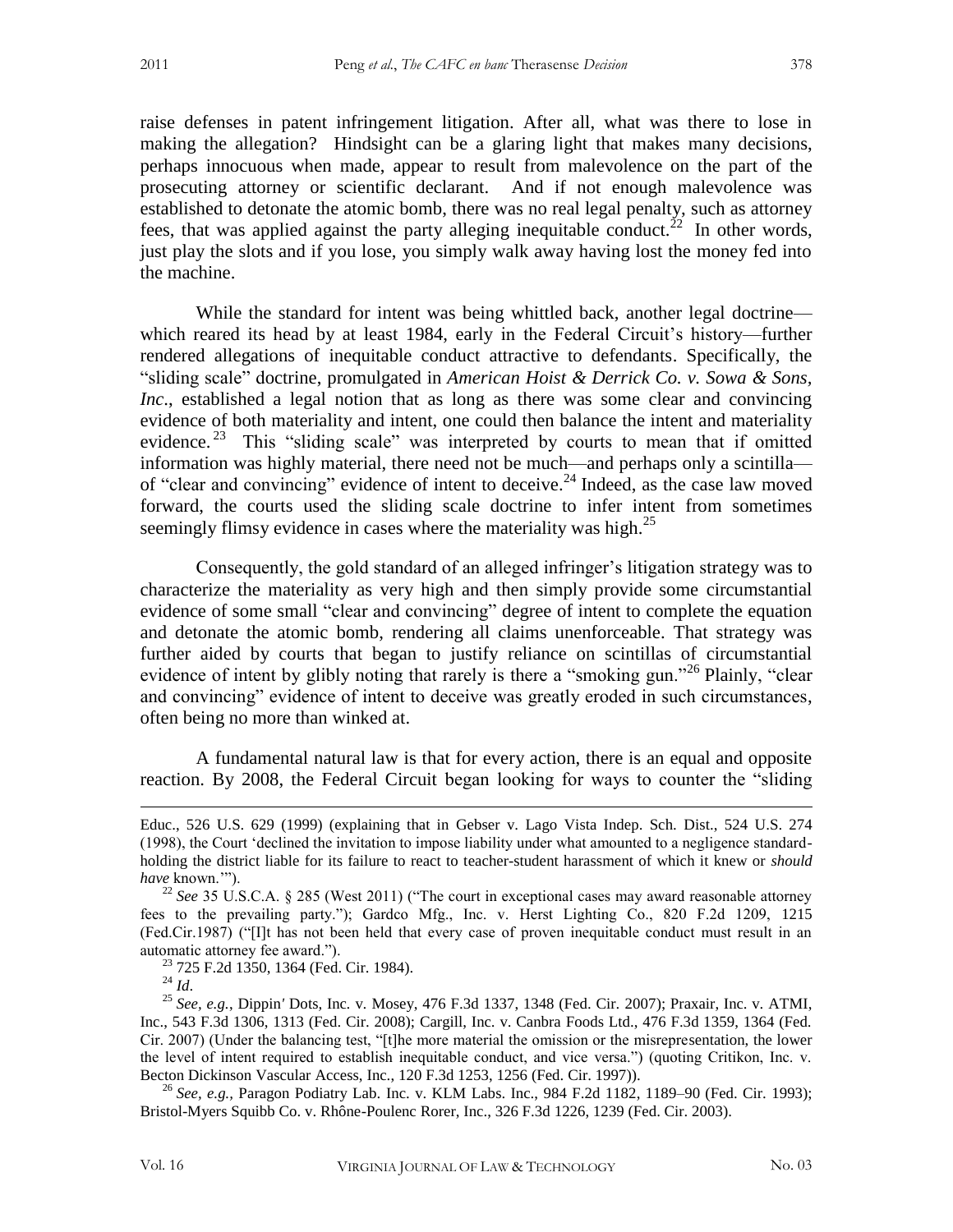scale" and "no smoking gun" principles by emphasizing that the intent requirement was not collapsed into the materiality requirement.<sup>27</sup> To prevail on a claim of inequitable conduct, the accused infringer must prove that the patentee acted with specific intent to deceive the PTO.<sup>28</sup> The fact that information later found material was not disclosed could not, by itself, satisfy the deceptive intent element of inequitable conduct.<sup>29</sup> The "patentee" need not offer any good faith explanation unless the accused infringer first . . . prove[s] a threshold level of intent to deceive by clear and convincing evidence.<sup>30</sup>

In effect, the *Star Scientific* panel provided reasoning more in line with that of en banc *Kingsdown.* Not all panels at the Federal Circuit followed *Star Scientific*, <sup>31</sup> but that case portended a return to a higher standard of intent such as that articulated in *Kingsdown*. For example, in *Scanner Technologies Corp. v. ICOS Vision Systems Corp.*, the Federal Circuit ruled that "whenever evidence proffered to show either materiality or intent is susceptible of multiple reasonable inferences, a district court clearly errs in overlooking one inference in favor of another equally reasonable inference.<sup>32</sup> Panel decisions throughout 2010 echoed that principle. $33$ 

#### **B. Materiality: Multiple Standards**

Pre-*Therasense*, confusion over intent was certainly no greater than the confusion surrounding materiality. The current version of USPTO Rule 56, promulgated in 1992, but ultimately rejected by the majority in *Therasense*, <sup>34</sup> provides that information is material if it is not cumulative and (1) "establishes, by itself or in combination with other information, a prima facie case of unpatentability of a claim;" or it (2) "refutes, or is inconsistent with" positions taken by the applicant during patent prosecution.<sup>35</sup> Prior to 1992, Rule 56, as established in  $1976<sup>36</sup>$  set forth a "reasonable examiner" standard: a reference was material if a "reasonable examiner" would have considered it important to determining the patentability of the claims.

In *American Hoist*, the Federal Circuit embraced the 1976 USPTO Rule 56 "reasonable examiner" standard as "the appropriate starting point," but held "[t]here is no . . . reason to be bound by any single standard" as "a finding of inequitable conduct requires a balancing of materiality and intent."<sup>37</sup> As discussed by Judge Rich, courts have

<sup>27</sup> *See* Star Scientific Inc. v. R.J. Reynolds Tobacco Co., 537 F.3d 1357, 1365 (Fed. Cir. 2008).

<sup>&</sup>lt;sup>28</sup> *Id.* at 1366 (citing Kingsdown Med. Consultants, Ltd. v. Hollister Inc.F.2d 867, 876 (Fed. Cir. 1988)).  $^{29}$  *Id.* 

<sup>30</sup> *Id*. at 1368.

<sup>31</sup> *See, e.g*., Larson Mfg. Co. v. Aluminart Prods. Ltd., 559 F.3d 1317 (Fed. Cir. 2009); Ariad Pharms. Inc. v. Eli Lilly & Co. Inc., 598 F.3d 1336 (Fed. Cir. 2010).

<sup>32</sup>528 F.3d 1365, 1376 (Fed. Cir. 2008).

<sup>33</sup> *See, e.g.*, Lazare Kaplan Int'l, Inc. v. Photoscribe Techs., Inc., 628 F.3d 1359 (Fed. Cir. 2010); Ring Plus, Inc. v. Cingular Wireless Corp., 614 F.3d 1354 (Fed. Cir. 2010).

<sup>34</sup> Therasense, Inc. v. Becton, Dickinson & Co., Nos. 2008-1511, 2008-1512, 2008-1513, 2008-1514, 2008-1595, 2011 WL 2028255, at \*32–34 (Fed. Cir. May 25, 2011) (en banc).

 $35$  37 C.F.R. § 1.56(b) (1992).

<sup>36</sup> 37 C.F.R. § 1.56(b) (1976).

<sup>37</sup> Am. Hoist & Derrick Co. v. Sowa & Sons, 725 F.2d 1350, 1364 (Fed. Cir. 1984).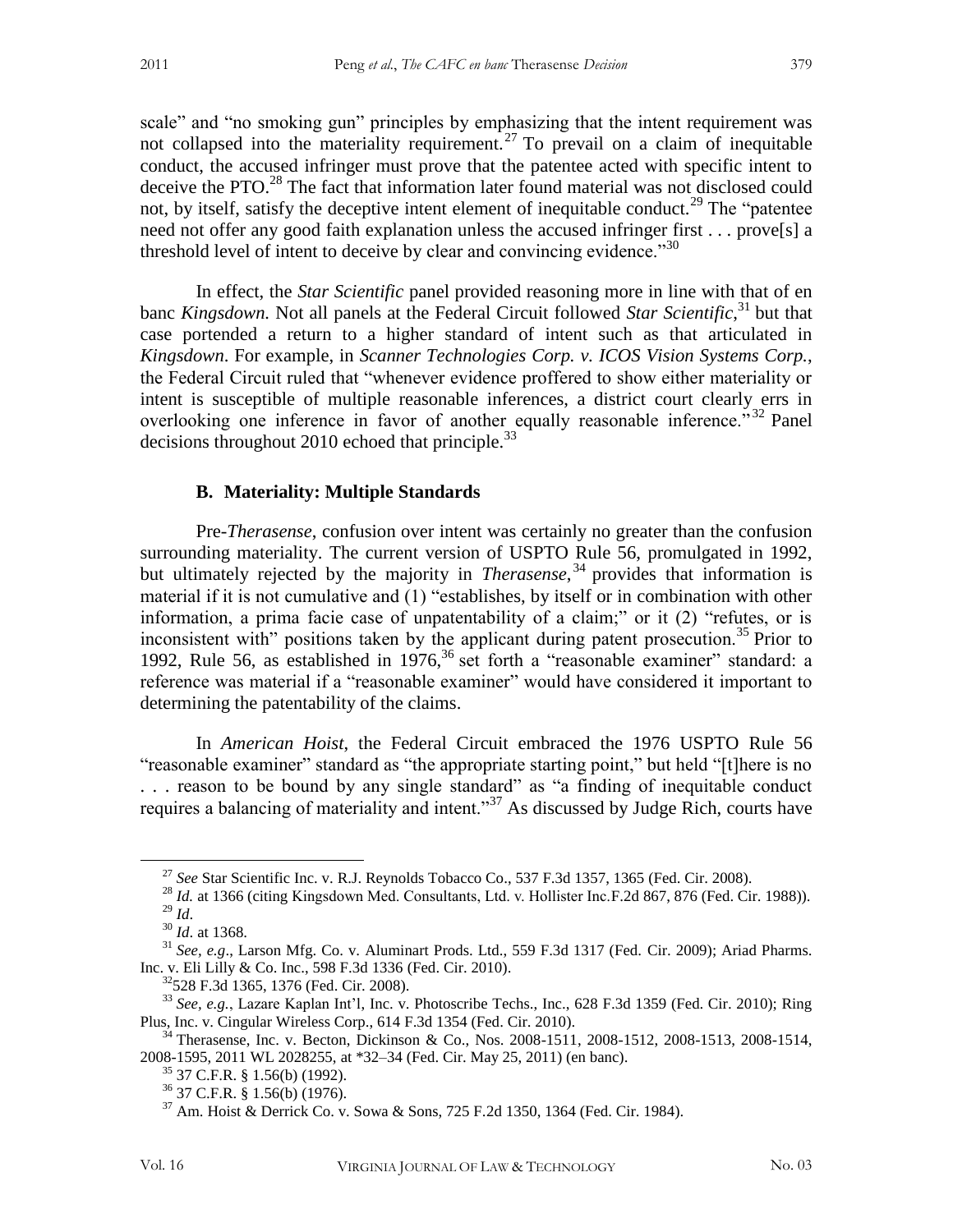utilized at least three other distinct measures of materiality: (1) an objective "but for" standard; (2) a subjective "but for" standard; and, (3) a "but it may have" standard.<sup>38</sup>

Finally, the Federal Circuit has also used a nearly *per se* standard of materiality,<sup>39</sup> when the conduct consisted of false statements or affidavits submitted to the PTO. In the Federal Circuit's view "[a]ffidavits are inherently material," and "[t]he affirmative act of submitting an affidavit must be construed as being intended to be relied upon.<sup> $340$ </sup> The affirmative acts of submitting false affidavits are considered misleading in nature.<sup>41</sup> That can particularly be so because the USPTO examiner often has no ability to investigate the facts recited in an affidavit. $42$ 

#### **III.** *THERASENSE***: FEDERAL CIRCUIT EN BANC**

#### **A. Facts**

The defendant in *Therasense* argued that Therasense's U.S. Patent No. 5,820,551 (the *'*551 patent) should be found unenforceable due to inequitable conduct resulting from failure to disclose information to the USPTO from a European Patent Office ("EPO") proceeding on a different prior art document (also owned by the patentee).<sup>43</sup>

The undisclosed representations were made to the EPO several years prior to grant of Therasense's U.S. patent. The alleged infringer averred that the undisclosed representations to the EPO were inconsistent with the representations made to the  $USPTO$  about that same prior art document.<sup>44</sup> The district court agreed, found inequitable conduct had occurred, and, applying the classic atomic bomb approach, held all claims of the '551 patent unenforceable.<sup>45</sup>

On appeal, a panel of the Federal Circuit initially affirmed the finding of inequitable conduct.<sup>46</sup> That decision, however, was vacated and the appeal was reinstated when the Federal Circuit decided to hear the appeal en banc.<sup>47</sup> According to the Federal

<sup>38</sup> *Id.* at 1362 (referencing Plastic Container Corp. v. Cont'l Plastics of Okla., Inc., 607 F.2d 885, 899 (10th Cir. 1979) and Gemveto Jewelry Co. v. Lambert Bros., Inc., 542 F.Supp. 933, 939–40 (S.D.N.Y. 1982)).

 $39$  Ferring B.V. v. Barr Labs., Inc., 437 F.3d 1181, 1199 (Fed. Cir. 2006) (Newman, J., dissenting) ("The panel majority's finding of 'materiality' is not substantive scientific materiality, but materiality *per se* of the relationship of the affiant to the applicant.").

<sup>40</sup> Refac Int'l, Ltd. v. Lotus Dev. Corp., 81 F.3d 1576, 1583 (Fed. Cir. 1996).

<sup>41</sup> Paragon Podiatry Labs. Inc. v. KLM Labs. Inc., 984 F.2d 1182, 1191 (Fed. Cir. 1993) ("The inference [of intent to mislead] arises not simply from the materiality of the affidavits, but from the affirmative acts of submitting them, their misleading character, and the inability of the examiner to investigate the facts.").

 $^{42}$   $\overline{Id}$ .

<sup>43</sup> Therasense, Inc. v. Becton, Dickinson & Co., 565 F.Supp.2d 1088, 1127 (N.D. Cal. 2008)

<sup>44</sup> *Id*.

<sup>45</sup> *Id.* at 1191–92.

<sup>46</sup> Therasense, Inc. v. Becton, Dickinson & Co., 593 F.3d 1289, 1292 (Fed. Cir. 2010) (Linn, J., dissenting).

 $47$  Therasense, Inc. v. Becton, Dickinson & Co., 374 Fed.App'x. 35 (Fed. Cir. April 26, 2010) (per curiam).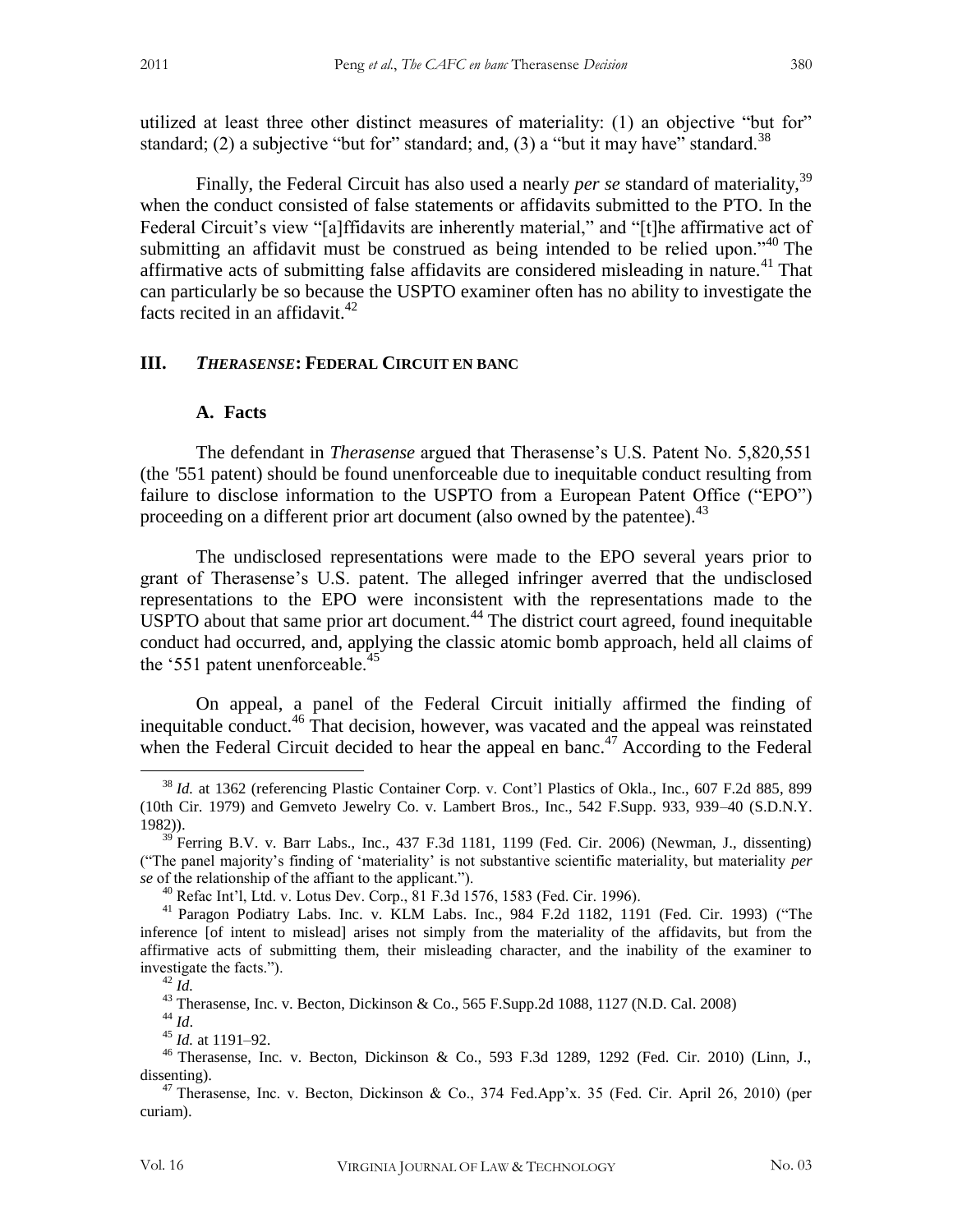Circuit, en banc rehearing was required in recognition of "the problems created by the expansion and overuse of the inequitable conduct doctrine.<sup>148</sup> Upon rehearing en banc, the Federal Circuit vacated the district court's finding of inequitable conduct and

Based on the questions the parties were asked to brief in the appeal,  $50$  there was some expectation in the patent community that the Federal Circuit would primarily weigh in en banc on the "intent to deceive" prong of the inequitable conduct inquiry, for the first time since *Kingsdown* in 1988. Interestingly, the en banc decision,<sup>51</sup> rendered May 25, 2011, focused on the standard for materiality, as well as on intent. The Federal Circuit noted:

In the past, this court has tried to address the proliferation of inequitable conduct charges by raising the intent standard alone . . . . [This] did not reduce the number of inequitable conduct cases before the courts and did not cure the problem of overdisclosure of marginally relevant prior art to the PTO. To address these concerns, this court adjusts as well the standard for materiality.<sup>52</sup>

With a majority of six judges, the Federal Circuit vacated the district court's finding of inequitable conduct and remanded the case for reconsideration of both materiality and intent under the standards set forth in the Federal Circuit's en banc decision. The court stated that it was, "tighten[ing] the standards for finding both intent and materiality in order to redirect a doctrine that has been overused to the detriment of the public."<sup>53</sup>

### **B. Abandoning the Rule 56 Materiality Standard**

As noted above, current Rule 56 provides that the undisclosed information is material if it is not cumulative to known information and:

(1) It establishes, by itself or in combination with other information, a prima facie case of unpatentability of a claim; or

(2) It refutes, or is inconsistent with, a position the applicant takes in:

 $\overline{a}$ 

remanded the case.<sup>49</sup>

<sup>48</sup> Therasense, Inc. v. Becton, Dickinson & Co., Nos. 2008-1511, 2008-1512, 2008-1513, 2008-1514, 2008-1595, 2011 WL 2028255, at \*4 (Fed. Cir. May 25, 2011) (en banc).

<sup>49</sup> *Id*.

<sup>50</sup> *See Therasense*, 2010 WL 1655391 at \*1 ("1. Should the materiality-intent-balancing framework for inequitable conduct be modified or replaced? 2. If so, how? In particular, should the standard be tied directly to fraud or unclean hands? If so, what is the appropriate standard for fraud or unclean hands? 3. What is the proper standard for materiality? What role should the United States Patent and Trademark Office's rules play in defining materiality? Should a finding of materiality require that but for the alleged misconduct, one or more claims would not have issued? 4. Under what circumstances is it proper to infer intent from materiality? 5. Should the balancing inquiry (balancing materiality and intent) be abandoned? 6. Whether the standards for materiality and intent in other federal agency contexts or at common law shed light on the appropriate standards to be applied in the patent context.") (citations omitted).

<sup>51</sup> *Therasense*, 2011 WL 2028255, at \*11.

<sup>52</sup> *Id*.

<sup>53</sup> *Id*. at \*9.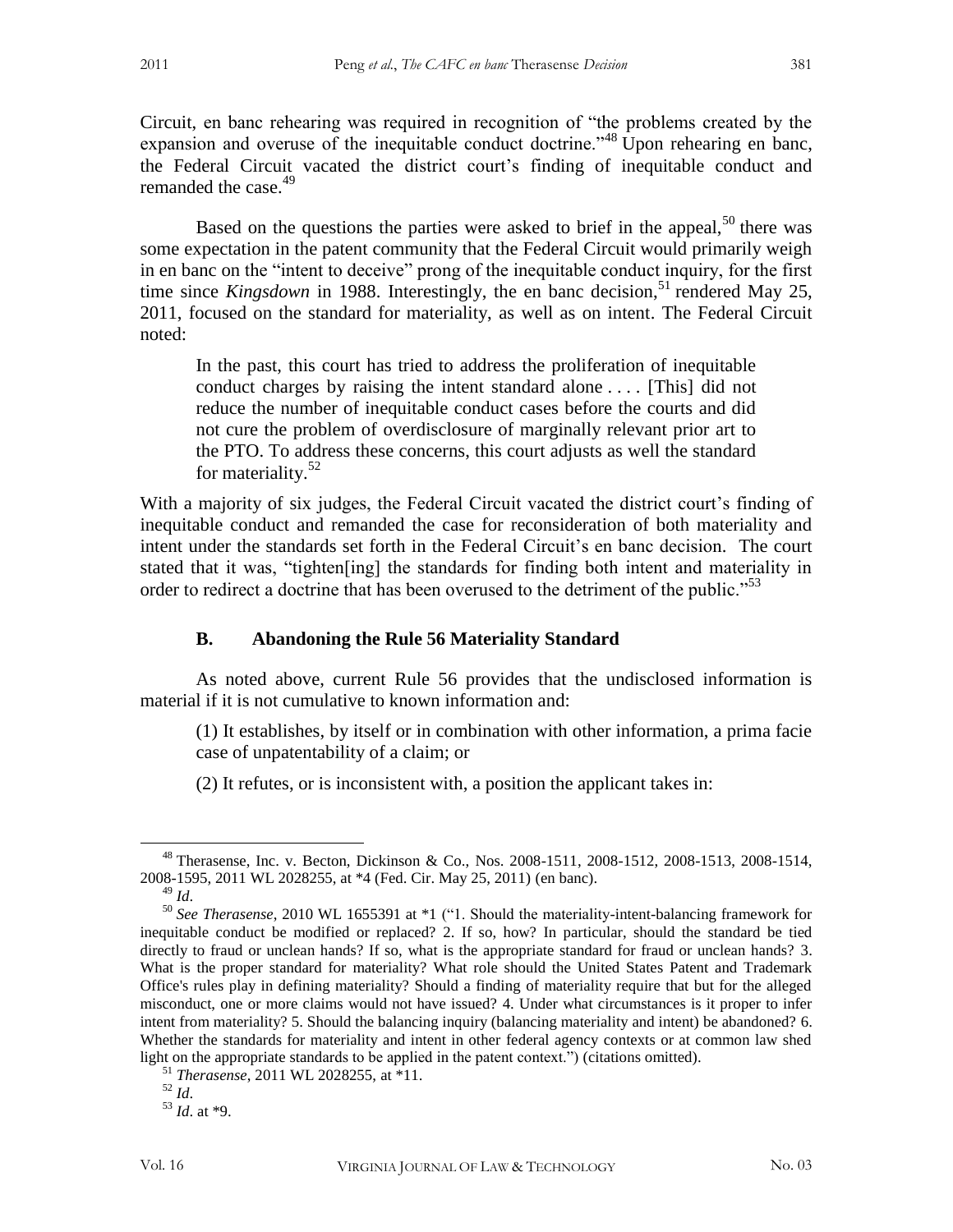(i) Opposing an argument of unpatentability relied on by the Office, or (ii) Asserting an argument of patentability.<sup>54</sup>

In the view of the Federal Circuit, the standard set forth in current Rule 56 is too broad.<sup>55</sup> The first prong of Rule 56 considers information to be material even if the information would be found irrelevant after a patent examiner considers it and is persuaded by any subsequent argument made by the applicant.<sup>56</sup> The second prong of Rule 56, interpreted literally, encompasses all the information which is inconsistent with applicant's arguments of patentability or opposition to the Office's positions on unpatentability. That means that any information which is in at least some degree however small—contrary to the applicant's arguments for patentability could be found material under Rule 56, including information contrary to arguments made in the specification.<sup>57</sup> According to the *Therasense* majority, both the "prima facie case" and "inconsistent" standards in Rule 56 resulted in too much disclosure of marginally relevant prior art and overuse of the defense of inequitable conduct in litigation.<sup>58</sup>

In addition, the *Therasense* majority lamented the unpredictability of case law applying changing USPTO rules,  $59$  and reviewed the history of Rule 56 revisions: "[F]rom the 'fraud' standard in its original promulgation in 1949 to the 'reasonable examiner' standard in 1977 to the current version of Rule 56, which includes any information that 'refutes or is inconsistent with' any position the applicant took regarding patentability." <sup>60</sup>

To select the "but-for" test of materiality, the *Therasense* majority was forced to cast aside the definition of materiality in the USPTO's current Rule 56. Dismissing PTO Rule 56 as not binding on the Federal Circuit,  $61$  the court proceeded to usher in the "butfor" materiality test.<sup> $\delta$ 2</sup> The Federal Circuit emphasized that in applying that test in

 $\overline{a}$ 

<sup>58</sup> *Therasense*, 2011 WL 2028255, at \*14 ("Because Rule 56 sets such a low bar for materiality, adopting this standard would inevitably result in patent prosecutors continuing the existing practice of disclosing too much prior art of marginal relevance and patent litigators continuing to charge inequitable conduct in nearly every case as a litigation strategy.").

<sup>59</sup> *Id.* ("Tying the materiality standard for inequitable conduct to PTO rules, which understandably change from time to time, has led to uncertainty and inconsistency in the development of the inequitable conduct doctrine.").

<sup>60</sup> *Id*.

<sup>61</sup> *Id.* ("This court does not adopt the definition of materiality in PTO Rule 56. As an initial matter, this court is not bound by the definition of materiality in PTO rules.").

 $62$  *Id.* at \*11 ("This court holds that, as a general matter, the materiality required to establish inequitable conduct is but-for materiality."). Curiously, the USPTO in its recent Federal Register notice proposing to amend Rule 56, refers to the *Therasense* but-for materiality standard as "but-for-plus." *Proposed Revision*, 76 Fed. Reg. 43,632 (July 21, 2011). The USPTO explains that term as follows: "The Office notes that, under the ''but-for-plus'' standard of *Therasense*, information is not material if the pending claim is allowable, applying the preponderance of the evidence standard and giving the claim its broadest

<sup>54</sup> 37 C.F.R. § 1.56 (2000).

<sup>55</sup> *Therasense*, 2011 WL 2028255, at \*14 ("If an applicant were to assert that his invention would have been non-obvious, for example, anything bearing any relation to obviousness could be found material under the second prong of Rule 56.").

<sup>56</sup> *Id*.

<sup>57</sup> *See, e.g.,* Golden Hour Data Syss., Inc., v. EMSCharts, Inc.*,* 614 F.3d 1367, 1375–76 (Fed. Cir. 2010).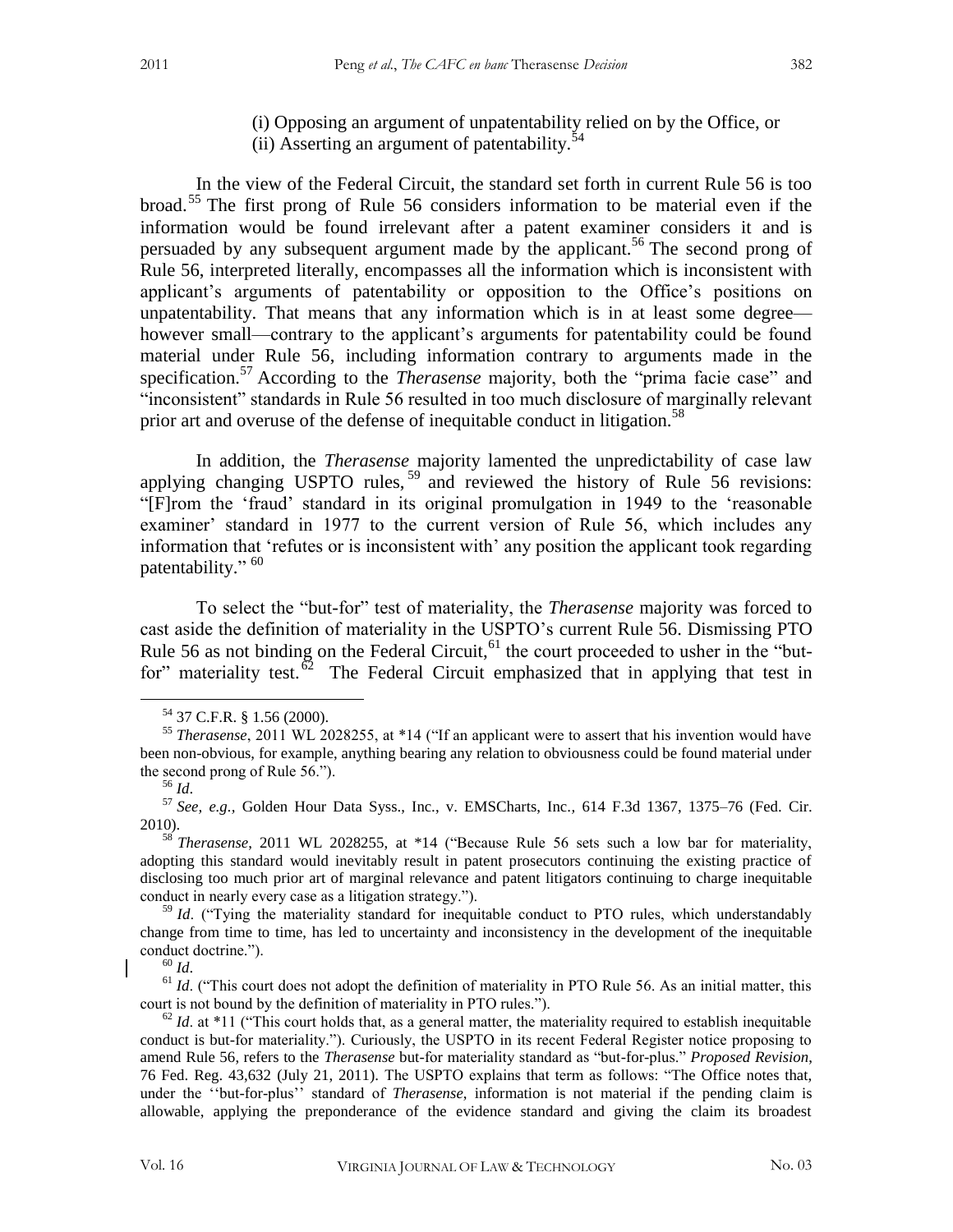litigation, the judge has to recreate the conditions applicable to USPTO examination and consider the preponderance of the evidence on patentability in light of the broadest reasonable construction of the claim. Indeed, those are the standards that would have been applied had the USPTO in fact been given a chance to consider that evidence during prosecution.<sup>63</sup>

The en banc majority defined "but-for" materiality as follows:

[P]rior art is but-for material if the PTO would not have allowed a claim had it been aware of the undisclosed prior art. . . . [E]ven if a district court does not invalidate a claim based on a deliberately withheld reference, the reference may be material if it would have blocked patent issuance under the PTO's different evidentiary standards. $64$ 

If the conclusion is that the examiner would have allowed the claim(s) anyway, then the undisclosed information is not material.

Four judges in dissent vigorously disagreed with the majority's adoption of the "but-for" materiality standard, arguing instead for deference to the USPTO's current Rule 56 standard. <sup>65</sup> Judge O'Malley, concurring with the decision to vacate and remand, rejected the standards of materiality set forth by both the majority and the dissent.<sup>66</sup> Judge O'Malley preferred a flexible approach that provides a "guideline" test for district courts to use in the exercise of their discretion:

[C]onduct should be deemed material where: (1) but for the conduct (whether it be in the form of an affirmative act or intentional nondisclosure), the patent would not have issued  $\ldots$ ; (2) the conduct

 $^{64}$  *Id.* at \*11.

 $\overline{a}$ 

<sup>65</sup> *Id.* at \*33 ("Because inequitable conduct is an equitable doctrine applied by courts, and not simply a mechanism for judicial enforcement of PTO rules, the scope of the court-made doctrine is not inseparably tied to the breadth of the PTO's disclosure rules. However, the basic purposes of both the inequitable conduct doctrine and Rule 56 are the same, and the disclosure duties that the PTO imposes on applicants, which are defined by Rule 56, are reasonably calculated to produce the disclosure necessary to promote efficient conduct of examinations and to discourage the types of omissions and misrepresentations that (if made intentionally) raise equitable concerns. In these circumstances, considerations of efficiency and economy encourage us to embrace the PTO's approach. So long as it reasonably aligns with our own equitable calculus, we should defer to the PTO's assessment of its needs and treat intentional breaches of the PTO's disclosure rules as providing a basis for a finding of inequitable conduct.").

<sup>66</sup> *Id.* at \*18 ("The majority defines materiality under a but-for test, with an exception for intentionally false affidavits filed with the PTO. The dissent, on the other hand, defines materiality according to Rule 56. Both tests fail to provide district courts with flexibility to find inequitable conduct in an extraordinary case where the conduct in question would not be defined as such under either test. This result is contrary to the very nature of equity and centuries of Supreme Court precedent. I cannot, accordingly, lend support to either of the immutable tests proposed by my colleagues.") (citations omitted).

reasonable construction, and the applicant does not engage in affirmative egregious misconduct before the Office as to the information."

<sup>63</sup> *Therasense,* 2011 WL 2028255, at \*11 ("Hence, in assessing the materiality of a withheld reference, the court must determine whether the PTO would have allowed the claim if it had been aware of the undisclosed reference. In making this patentability determination, the court should apply the preponderance of the evidence standard and give claims their broadest reasonable construction.").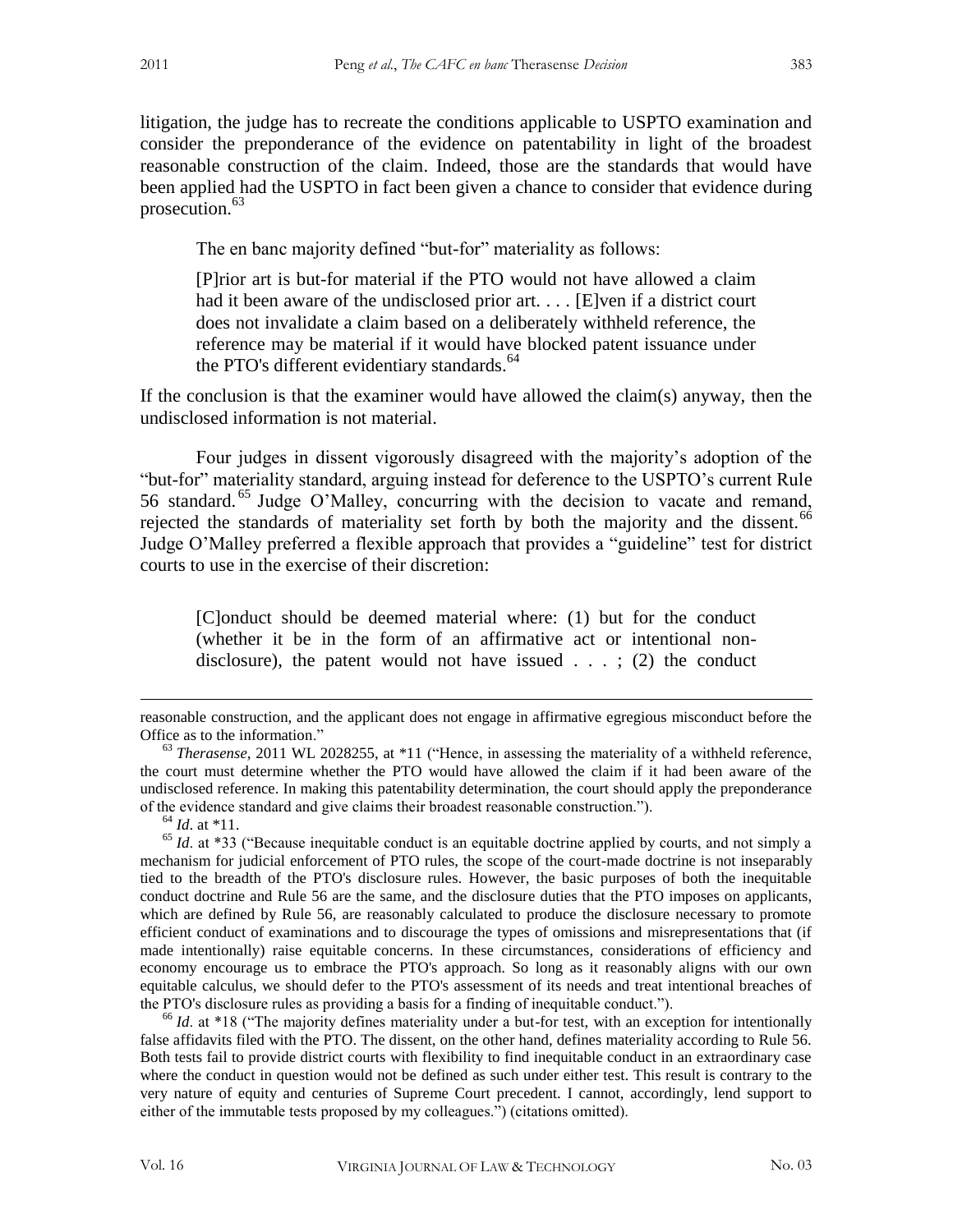constitutes a false or misleading representation of fact . . . ; or (3) the district court finds that the behavior is so offensive that the court is left with a firm conviction that the integrity of the PTO process as to the application at issue was wholly undermined.<sup>67</sup>

Significantly, therefore, the "but-for" materiality standard was approved by only six of the eleven judges. However, in our common law system, since a petition for certiorari was not filed, the majority's decision is the precedent by which the Federal Circuit and lower courts "must" abide, subject to the type of judicial backsliding explained above that occurred post-*Kingsdown*. The majority also enunciated an "affirmative egregious misconduct" exception to the "but-for" materiality standard to apply to situations where, although the "but-for" materiality test had not been satisfied, it would be unjust to allow the patentee to enforce the patent because of "affirmative egregious misconduct." This exception to the general rule requiring but-for proof incorporates elements of the early unclean hands cases before the Supreme Court, which dealt with "deliberately planned and carefully executed scheme[s]" to defraud the PTO and the courts. When the patentee has engaged in affirmative acts of egregious misconduct, such as the filing of an unmistakably false affidavit, the misconduct is material. $^{68}$ 

The *Therasense* majority clarified, albeit in dicta, that neither mere nondisclosure of prior art references to the PTO nor failure to mention prior art references in an affidavit constitutes affirmative egregious misconduct. Furthermore, the majority felt compelled to explain—in what may represent nothing more than wishful thinking—that its articulated standard for intent balances patent application dishonesty against unfounded accusations of inequitable conduct

By creating an exception to punish affirmative egregious acts without penalizing the failure to disclose information that would not have changed the issuance decision, this court strikes a necessary balance between encouraging honesty before the PTO and preventing unfounded accusations of inequitable conduct.<sup>69</sup>

#### **C. Abandoning the "Should Have Known" Negligence Standard**

Pre-*Therasense*, as noted, the *Kingsdown* standard of intent could be met even by a misrepresentation or omission amounting to gross or even simple negligence, under a "should have known" standard considered sufficient to satisfy the intent prong of

<sup>67</sup> *Id*. at \*20.

<sup>&</sup>lt;sup>68</sup> *Id.* at \*12 (citation omitted).

<sup>69</sup> *Id.*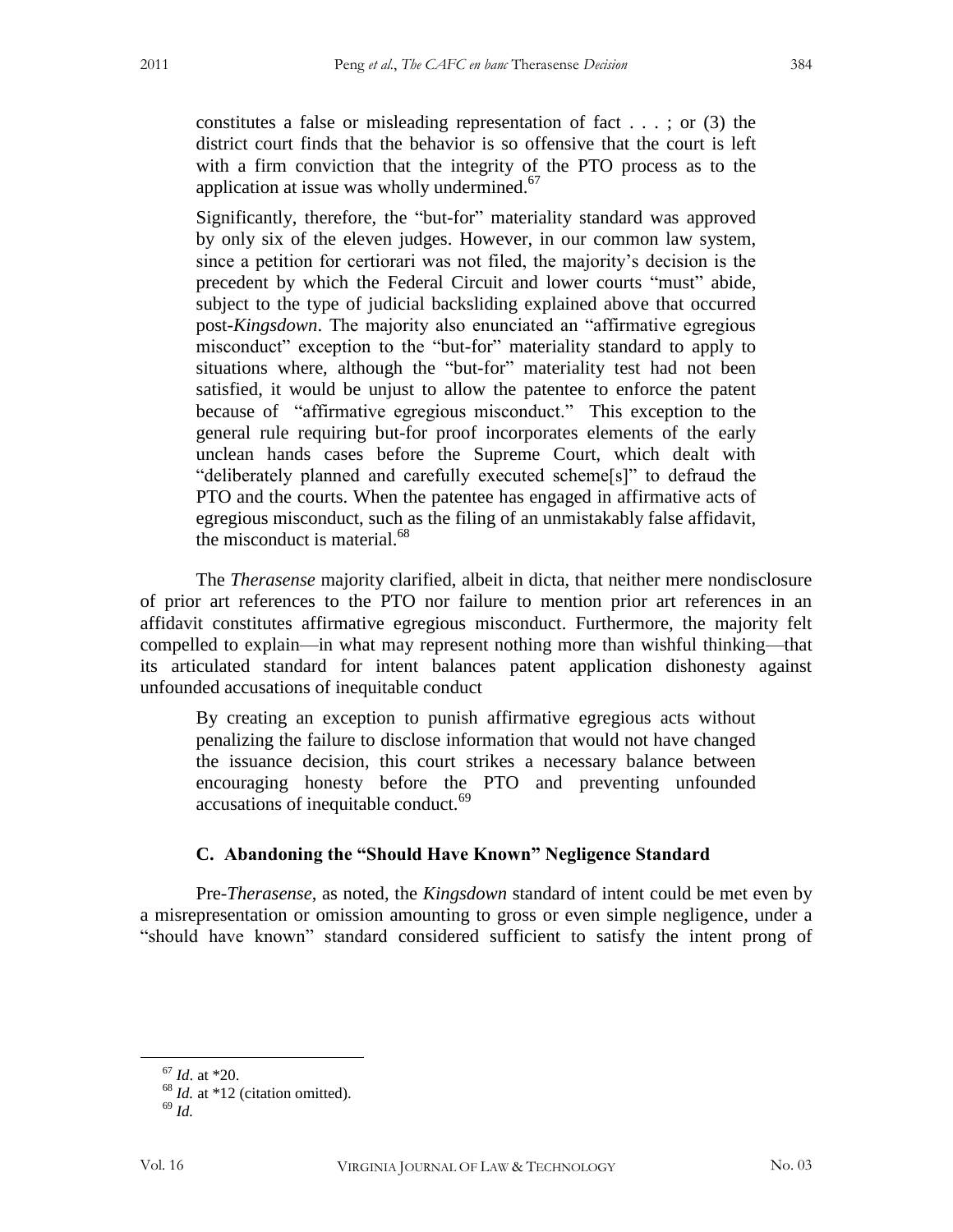inequitable conduct.<sup>70</sup> The *Therasense* majority was clear in its intent to eradicate the "should have known" standard. $71$ 

In particular, the en banc court expressly required specific intent to deceive the  $USPTO<sup>72</sup>$  and adopted a "single most reasonable inference from all of the evidence" standard for proving the intent prong of inequitable conduct.<sup>73</sup> In other words, for there to be intent to deceive in terms of inequitable conduct, the *Therasense* majority emphasized that the single most reasonable inference from all of the evidence must be that one with a Rule 56 duty "knew of the reference, knew that it was material, and made a deliberate decision to withhold it."<sup>74</sup>

Indeed, the majority explained that if multiple reasonable inferences could be drawn from the evidence, intent to deceive cannot be found.<sup>75</sup> The absence of a good faith explanation for a failure to disclose a material reference, as in *Therasense*, does not, by itself, constitute intent to deceive.<sup>76</sup> The four dissenting judges<sup>77</sup> and Judge O'Malley, concurring,<sup>78</sup> agreed with the majority's view that specific intent to deceive is required. Moreover, all eleven judges in *Therasense* seem to have a similar view of what is required to prove intent to deceive.<sup>79</sup>

#### **D. Abandoning the "Sliding Scale" Standard**

*Star Scientific*, as noted, served as a reminder that "at least a threshold level of each element—i.e., both materiality and intent to deceive—must be proven by clear and convincing evidence."<sup>80</sup> Running with that concept, the *Therasense* en banc majority explicitly forbade inferring intent solely from materiality and abandoned the "sliding scale".<sup>81</sup> There was no disagreement in the dissenting or concurring opinions on that point.<sup>82</sup>

<sup>70</sup> *See* Driscoll v. Cebalo, 731 F.2d 878, 885 (Fed. Cir. 1984); Orthopedic Equip. Co., Inc. v. All Orthopedic Appliances, Inc., 707 F.2d 1376, 1383 (Fed. Cir. 1983).

<sup>71</sup> *Therasense*, 2011 WL 2028255, at \*9 ("To prevail on a claim of inequitable conduct, the accused infringer must prove that the patentee acted with the specific intent to deceive the PTO. A finding that the misrepresentation or omission amounts to gross negligence or negligence under a 'should have known' standard does not satisfy this intent requirement.") (citations omitted).

<sup>72</sup> *Id.* 

 $^{73}$  *Id.* at \*10.

<sup>&</sup>lt;sup>74</sup> *Id*. That of course raises the question of whether the only way to find the intent is if one with a Rule 56 duty "knew of the reference, knew that it was material, and made a deliberate decision to withhold it." Such black letter law might prove difficult to apply in the context of an equitable doctrine, such as inequitable conduct.

 $^{75}$  *Id.* <sup>76</sup> *Id*.

<sup>77</sup> *Id*. at \*22 (O'Malley, J., concurring in part).

<sup>78</sup> *Id*. at \*17 (Bryson, J., dissenting).

<sup>79</sup> *Id*. at \*10, \*17, \*22.

<sup>80</sup> *Id*.

<sup>81</sup> *Therasense*, 2011 WL 2028255, at \*10.

 $82$  *Id.* at  $*24$  ("There is no 'sliding scale' under which the degree of intent that must be proved depends on the strength of the showing as to the materiality of the information at issue."); *Id*. at \*17 ("In making this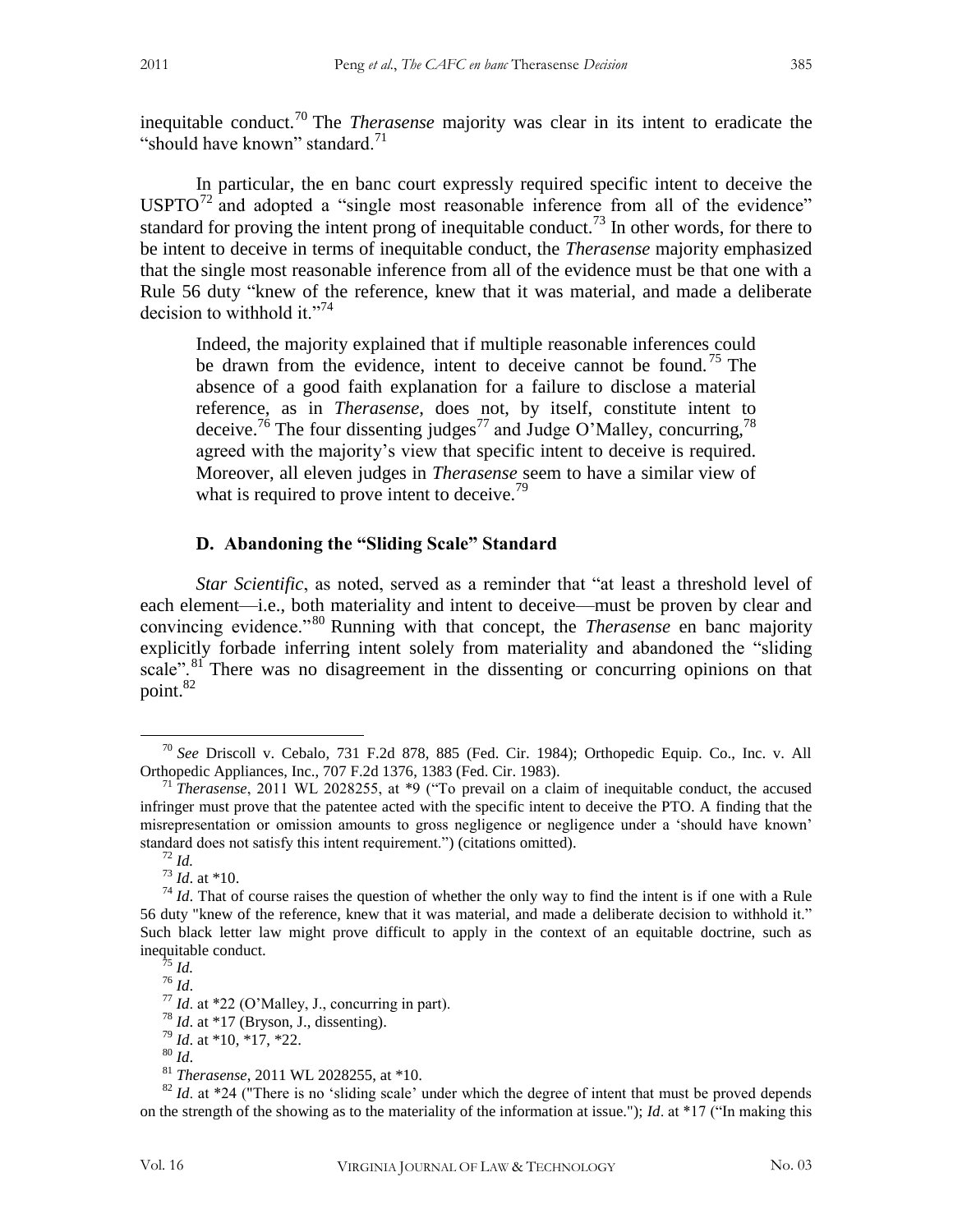The sliding scale rule was established at least as early as 1984 in *American Hoist.<sup>83</sup>* Notwithstanding the fact that the *Kingsdown* court later emphasized that the clear and convincing evidentiary requirement applied to both intent and materiality, the sliding scale was broadly interpreted by panels in some cases, resulting essentially in a weakly supported—if not unsupported altogether—assumption of intent if there was high materiality and even if there was realistically less than "clear and convincing" evidence.<sup>84</sup> Such panel decisions significantly weakened the evidentiary requirement for intent.<sup>85</sup>

The *Therasense* majority commented that the "sliding scale" resulted in inequitable conduct findings based on a reduced showing of intent or materiality, and thus "conflated, and diluted, the standard for both intent and materiality." <sup>86</sup> As a result, the Court issued the following instruction:

A district court should not use a "sliding scale," where a weak showing of intent may be found sufficient based on a strong showing of materiality, and vice versa. Moreover, a district court may not infer intent solely from materiality. Instead, a court must weigh the evidence of intent to deceive independent of its analysis of materiality.<sup>87</sup>

#### **E. More on the "Affirmative Egregious Misconduct" Exception**

Although the Federal Circuit rejected the "sliding scale," and explicitly stated that "[i]ntent and materiality are separate requirements,"<sup>88</sup> does the "affirmative egregious misconduct" exception to materiality, in the presence of such conduct, collapse the inquiry into one exclusively looking at intent to deceive? Does that exception, when it applies, read out the "materiality" prong for establishing inequitable conduct?

In other words, it appears that if certain acts qualify as "affirmative egregious misconduct," such as unmistakably false affidavits, then materiality is assumed per se and the inquiry would then only focus on intent. One might thus think that if an infringer proves affidavits to be unmistakably false, the infringer has also proven that the single most reasonable inference was intent to deceive, and the infringer thus wins on inequitable conduct, even in the total absence of proof of materiality. Only time—and additional case law—will tell if this exception will be considered a fundamental flaw in *Therasense*. 89

determination, intent to deceive and materiality must be found separately. District courts may not employ a 'sliding scale,' nor may they infer intent from materiality alone.").

<sup>83</sup> Am. Hoist & Derrick Co. v. Sowa & Sons, Inc., 725 F.2d 1350, 1364 (Fed. Cir. 1984)

<sup>84</sup> *See, e.g.*, Praxair, Inc. v. ATMI, Inc., 543 F.3d 1306 (Fed. Cir. 2008); Dippin*'* Dots*,* Inc*.* v*.* Mosey, 476 F.3d 1337 (Fed. Cir. 2007); Bristol-Myers Squibb Co. v. Rhône-Poulenc Rorer, Inc., 326 F.3d 1226 (Fed. Cir. 2003).

<sup>85</sup> *See* Erik R. Puknys & Jared D. Schuettenhelm, *Application of the Inequitable Conduct Doctrine after*  Kingsdown, 25 SANTA CLARA COMPUTER & HIGH TECH. L.J. 839, 870 (2009).

<sup>86</sup> *Therasense*, 2011 WL 2028255, at \*7.

<sup>87</sup> *Id*. at \*10.

<sup>88</sup> *Id.*

<sup>&</sup>lt;sup>89</sup> Unmistakably false affidavits as an example of affirmative egregious misconduct would appear to make the per se rule an exception rarely to be called upon. But what of the "sin of omission?" It is not hard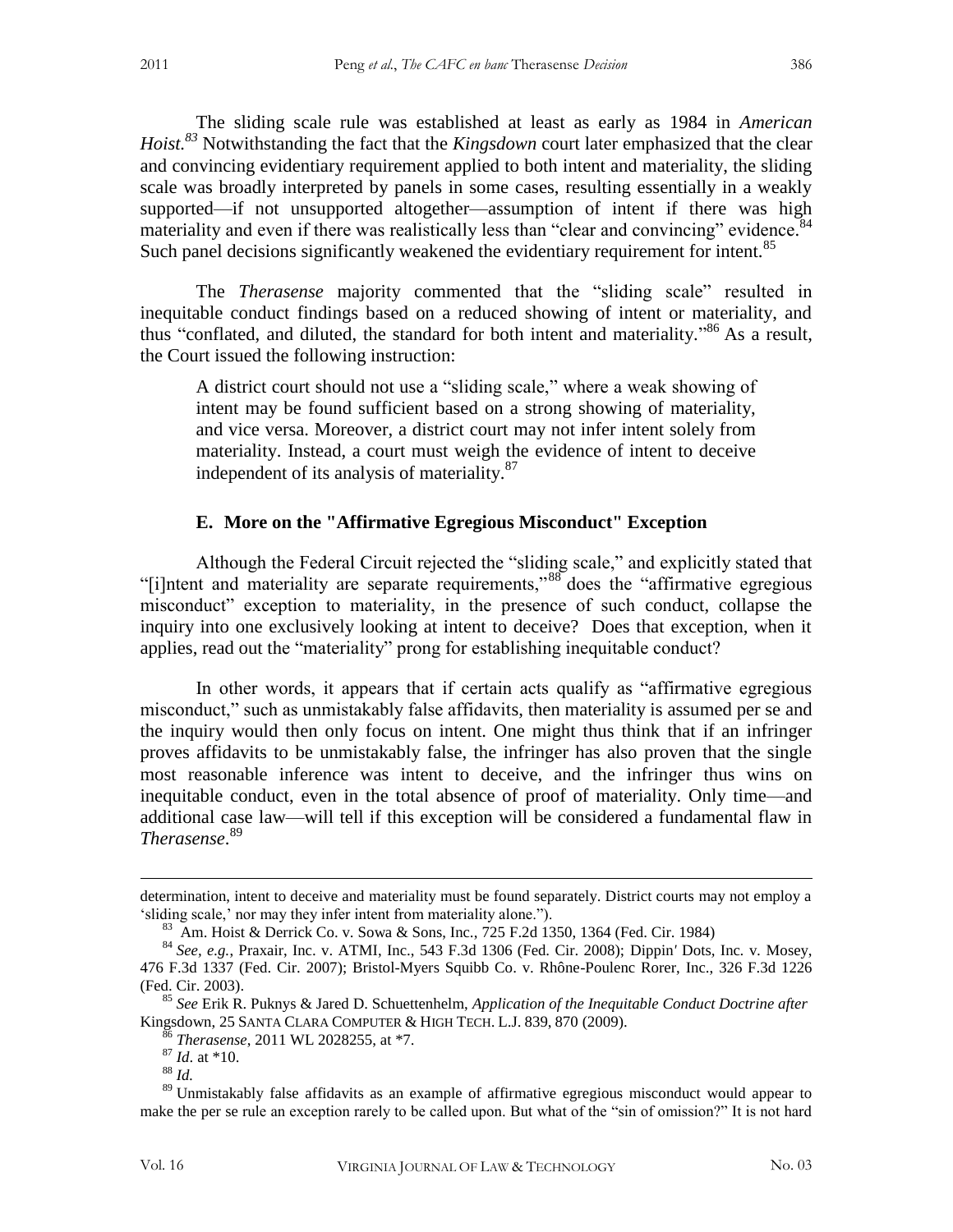The majority explained its creation of the "affirmative egregious misconduct" exception in the following terms: "By creating an exception to punish affirmative egregious acts without penalizing the failure to disclose information that would not have changed the issuance decision, this court strikes a necessary balance between encouraging honesty before the PTO and preventing unfounded accusations of inequitable conduct."<sup>90</sup> While this language indicates the majority is comfortable with creating a *per se* exception, it seems to also create opportunities for time–consuming arguments in litigation over whether an act or series of acts constitutes "affirmative egregious misconduct" and therefore qualifies for per se inequitable conduct treatment. This seems contrary to the majority's concern, expressed earlier in its opinion, that inequitable conduct disputes "increas[e] the complexity, duration and cost of patent infringement litigation that is already notorious for its complexity and high cost."<sup>91</sup> One is left to wonder whether the *Therasense* majority would have been better off reverting to the old "unclean hands" exception—with the attendant remedy of dismissing the complaint—that was applied in the Supreme Court trilogy of pre-1950 cases<sup>92</sup> cited in the *Therasense* majority.

#### **IV. INEQUITABLE CONDUCT ALLEGATIONS WILL PROBABLY NOT DECLINE**

In spite of clear and noble intentions from the Federal Circuit, inequitable conduct allegations in patent infringement litigation will probably not decline. *Therasense* is not the panacea to the "plague." As recognized by the majority in *Therasense,* past judicial attempts to reduce the volume of inequitable conduct allegations have not been successful:

In the past, this court has tried to address the proliferation of inequitable conduct charges by raising the intent standard alone. . . .This higher intent standard, standing alone, did not reduce the number of inequitable conduct cases before the courts and did not cure the problem of overdisclosure of marginally relevant prior art to the  $\text{PTO.}^{93}$ 

As discussed above, the last en banc inequitable conduct decision in *Kingsdown* did not prove successful in choking off garden-variety allegations of inequitable conduct. In the last few years, moreover, a panel of the Federal Circuit tried to impose more stringent pleading standards in *Exergen Corp. v. Wal–Mart Stores, Inc.*<sup>94</sup> Yet as seen in the charts below, *Exergen* has not yet noticeably reduced inequitable conduct allegations. With the

to imagine arguments that will swirl around in litigation as to whether the omission was affirmative egregious misconduct or merely negligent. If the alleged infringer can get the omission characterized as affirmative egregious misconduct, then the omission is apparently *per se* material and may lead to intentional deception as the only reasonable inference.

<sup>90</sup> *Id*. at \*12.

<sup>91</sup> *Id*. at \*9 (quoting Brief for Am. Bar Ass'n as Amici Curae, *Therasense*, 379 F. App'x 979 (2010) (Nos. 2008-1511, 2008-1512, 2008-1513, 2008-1514, 2008-1595)).

 $92$  Precision Instruments Mfg. Co. v. Auto. Maint. Mach. Co., 324 U.S. 806 (1945); Hazel-Atlas Glass Co. v. Hartford-Empire Co., 322 U.S. 238 (1944), *overruled on other grounds by* Standard Oil Co. v.

United States, 429 U.S. 17 (1976); and Keystone Driller Co. v. Gen. Excavator Co., 290 U.S. 240 (1933). <sup>93</sup> *Id*. at \*11.

 $94$  Exergen Corp. v. Wal–Mart Stores, Inc., 575 F.3d 1312 (Fed. Cir. 2009).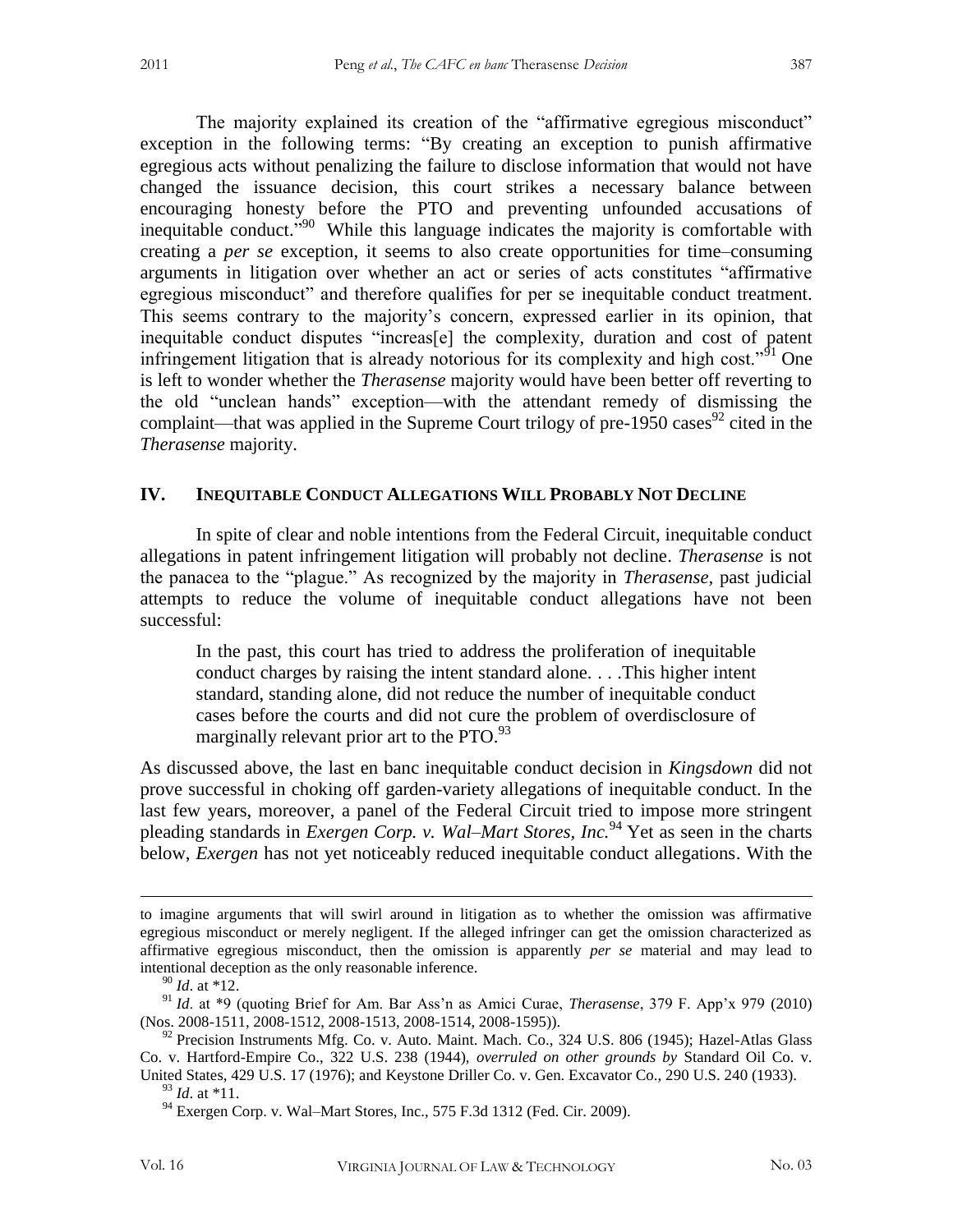erosion of the intent standard from a high water mark in *Kingsdown* in 1988 came a steady increase in the volume of inequitable conduct allegations made in patent litigation, as demonstrated in Figures 1 and 2.



**Fig. 1. District Court Patent Cases Filed and Inequitable Conduct Pled. Source: Christian E. Mammen,** *Controlling the 'Plague': Reforming the Doctrine of Inequitable Conduct***," 24 Berkley Tech. L.J. 1329, 1351 (2009).**



**Fig. 2. Percentage of District Court Patent Filings in Which Inequitable Conduct Pled. Source: Christian E. Mammen,** *Controlling the 'Plague': Reforming the Doctrine of Inequitable Conduct***, 24 Berkeley Tech. L.J. 1329, 1351 (2009).**

The absolute number of inequitable conduct cases finding their way to the Federal Circuit has also increased, as seen in Figure 3.

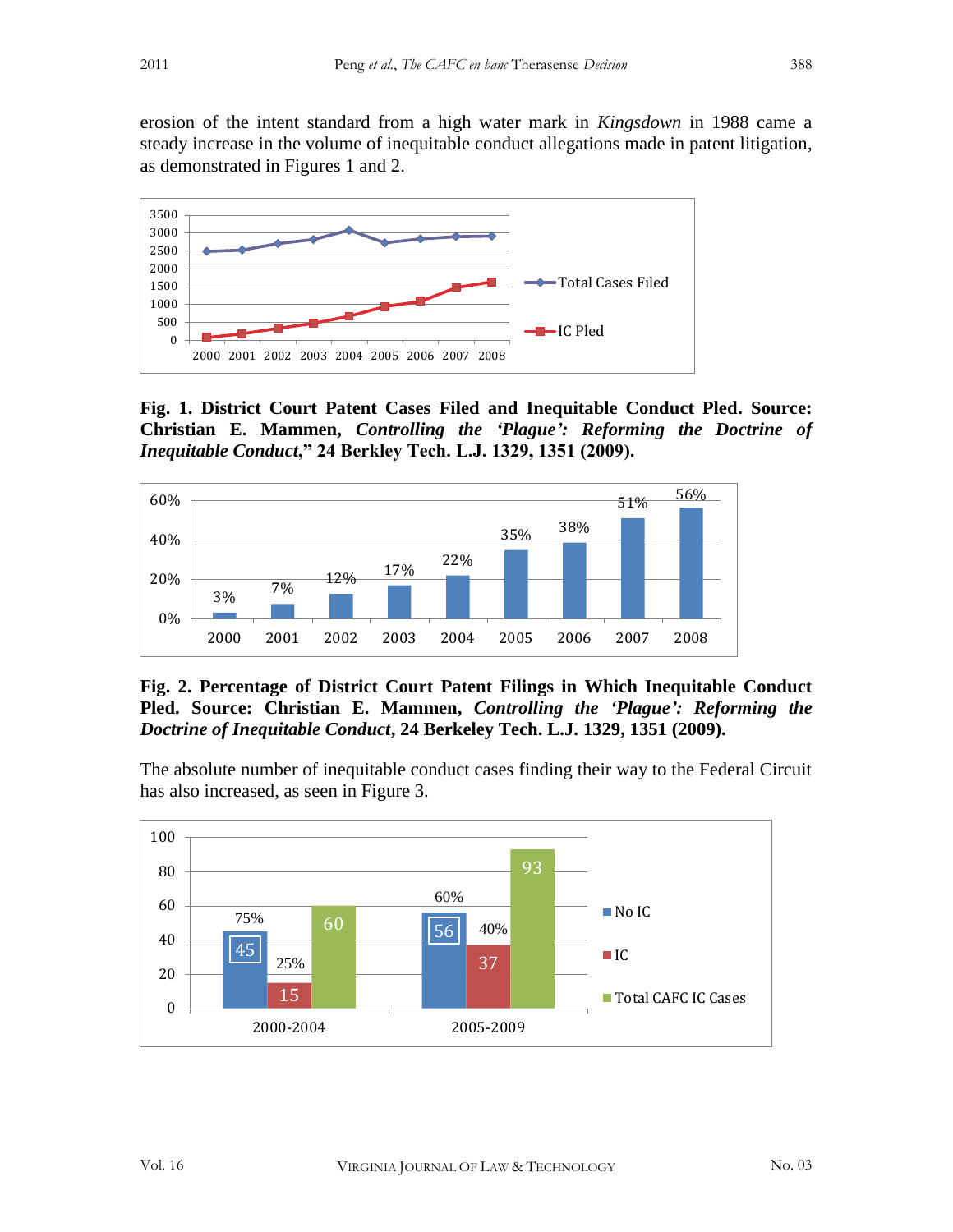### **Fig. 3. Federal Circuit Cases with Inequitable Conduct Results, 2000–09. Source: patstats.org (http://www.patstats.org/2000-04.htm) and (http://www.patstats.org/2005-2009\_composite.htm).**

While there is no proof of causality, with the increased number of inequitable conduct decisions came a drop in the success rate of the patentees from seventy-five percent in 2000 through 2004 to sixty percent in 2005 through 2009. Looking at the data a little differently, one sees that twenty-five percent of the patentees lost in 2000 through 2004 and forty percent lost in 2005 through 2009. Numerous losses were due to the "atomic bomb" of inequitable conduct, with the attendant dire possibilities of exceptional case, attorney fees, and antitrust violations.

For 2010 through July 31, 2011, patentees, as shown in Figure 4., appear to be having more success fending off inequitable conduct allegations:



### **Fig. 4. Federal Circuit Cases with Inequitable Conduct Results, 2010-11. Source: Westlaw, CTAF database, query da(aft 12/31/2009 & bef 07/31/2011) & "inequitable conduct" % "not selected for publication".**

The certainty provided to the patent community in terms of clarifying the standards for materiality and intent is unquestionably a welcome development. At least theoretically, more stringent pleading standards from *Exergen* and more stringent proof standards from *Therasense* should have a positive impact for patentees by making inequitable conduct allegations tougher to prove, thus lowering the success rate in litigation against patentees based on inequitable conduct allegations.

However, none of the other factors motivating alleged infringers has changed, such as a disproportionate discovery burden on the patentee or the possibility of a huge gain for the alleged infringer if the "atomic bomb" detonates and wipes out the entire patent. Merely changing the standard for finding inequitable conduct may be insufficient to reverse the trend of an ever-increasing volume of inequitable conduct pleadings, even if those changed standards are heightened and apply to both intent and materiality.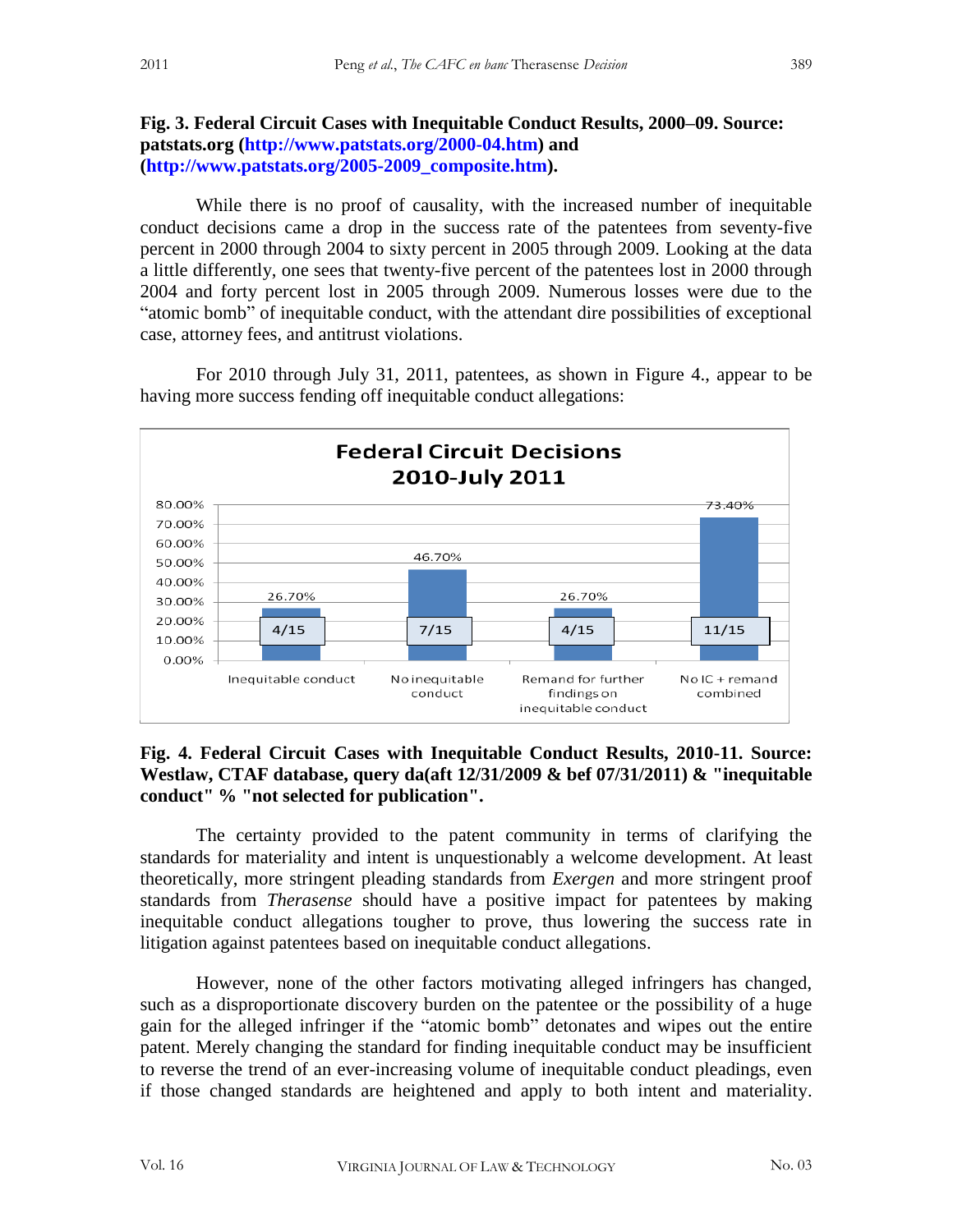Furthermore, as mentioned in Part III.E, *infra*, the "affirmative egregious misconduct" exception may serve as a secret passage back into the world of time-consuming and expensive inequitable conduct allegations in patent litigation.

In addition, another goal of the Federal Circuit in *Therasense*—to eliminate voluminous submissions of prior art, at least some of which may be marginally relevant—may go unrealized. Rather, the Federal Circuit's "but-for" materiality may in fact encourage applicants to continue to submit significant amounts of prior art during prosecution. The *Therasense* "but-for" test is "objective" according to the USPTO standards of examination. But at least generally, the standard applies only to information not before the USPTO during patent prosecution. If the information was before the USPTO and the claims were allowed, the patentee might merely argue that the information was considered by the USPTO and nonetheless, the claims were allowed. That would generally seem to short circuit the need for the patentee to defend against inequitable conduct on any information previously considered by the USPTO, absent affirmative egregious misconduct. In such case, a patent applicant would be motivated to submit as much information during prosecution as possible, essentially defusing the atomic bomb that otherwise could be detonated in subsequent litigation based on nondisclosure of information found, for example, in the inventors' and attorneys' files.

If that rationale proves sound, the USPTO and Federal Circuit may find that post-*Therasense*, patentees submit even more information to the USPTO to have that information cleansed from inequitable conduct allegations in the holy water of allowance in view of that information. If the amount of disclosure continues to rise, alleged infringers might try to establish that the sheer volume of information causes material information to be buried.<sup>95</sup> But does that go to materiality or merely intent to deceive? And if the latter, can an alleged infringer establish that the submission of voluminous prior art is "affirmative egregious misconduct," particularly where a USPTO examiner avers in writing that she considered all art submitted?

As an aside, the en banc court, as noted, in *Therasense* included a vigorous dissent of four judges on materiality. It is possible that a given case could be assigned a panel of judges who all participated in the *Therasense* dissent. Since panels have previously and routinely ignored the en banc *Kingsdown*, would such panels, also including in the future newly appointed judges, also ignore *Therasense*?

#### **V. NOT ABSOLUTELY "NEW"**

As is evident at least in part from points made above, the fate of the inequitable conduct doctrine depends significantly on how *Therasense* is interpreted, applied, and developed by able trial and appellate judges—and skillful counsel on both sides—in the case law going forward. No one knows exactly how this will unfold. This uncertainty is

<sup>95</sup> *See* Molins PLC v. Textron, Inc., 48 F.3d 1172, 1184 (Fed. Cir. 1995) ("Moreover, 'burying' a particularly material reference in a prior art statement containing a multiplicity of other references can be probative of bad faith."). *See also id*. (discussing Penn Yan Boats, Inc. v. Sea Lark Boats, Inc., 359 F.Supp. 948 (S.D. Fla. 1972), *aff'd*, 479 F.2d 1328 (5th Cir. 1973), *cert. denied*, 414 U.S. 874 (1973)).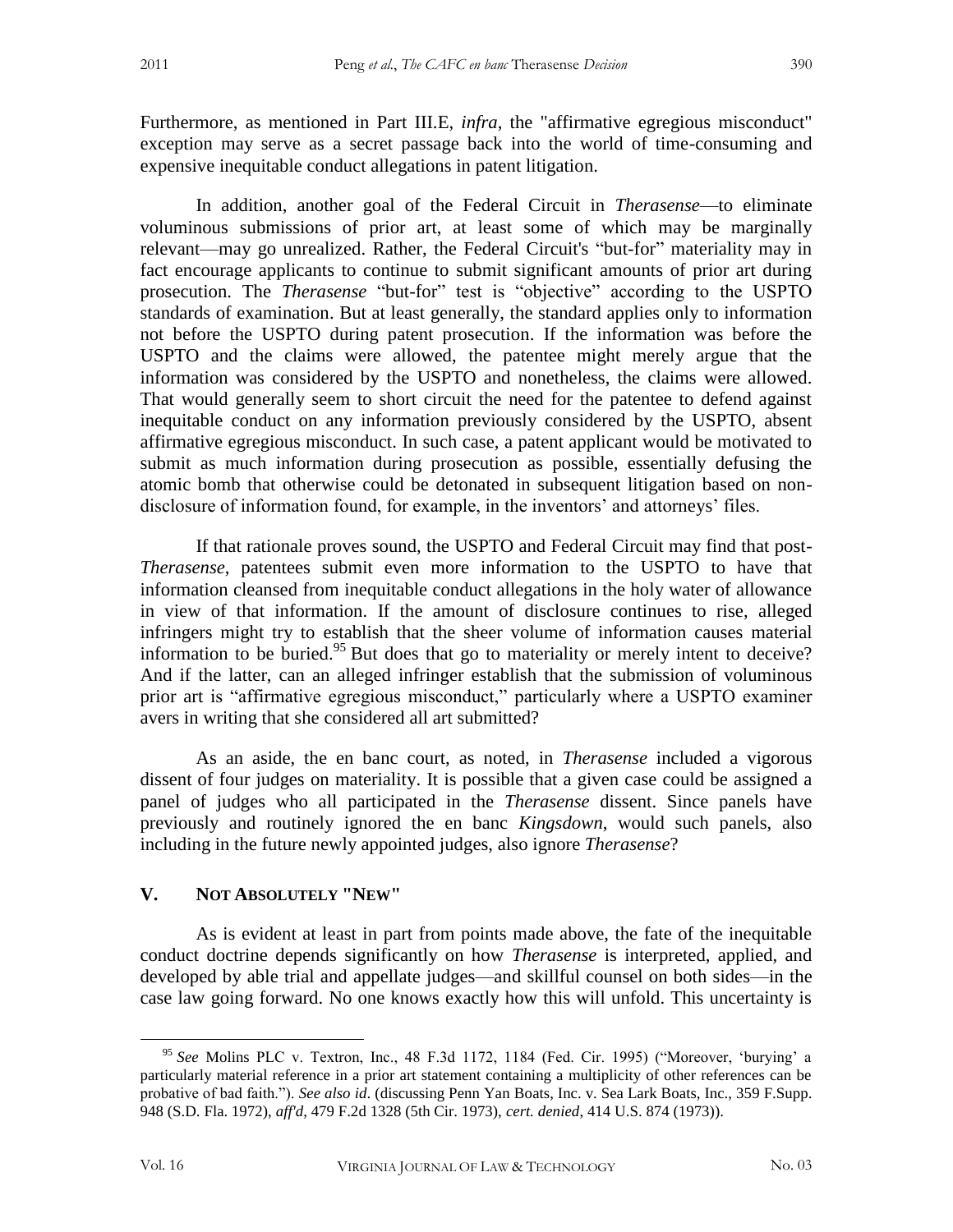compounded by the general rule that all facts for a specific allegation of inequitable conduct are unique to that particular situation and that inequitable conduct boils down to a decision in equity. That last point may in fact have been what caused the *Kingsdown* "intent erosion." Judges intent on doing both justice and equity simply needed different words and standards than those propounded in *Kingsdown*.

The *Therasense* majority did its best to prop up its opinion by invoking Supreme Court precedent and attempting to resolve conflicting Federal Circuit precedent, in an effort to decelerate the recent trend of increased inequitable conduct allegations.<sup>96</sup> In that sense, *Therasense* did not create something absolutely new.

The majority opinion identified the Supreme Court trilogy of cases which it deemed to be the origins of the modern law of inequitable conduct,  $\frac{97}{7}$  and pointed out that in all those cases, the patentee acted knowingly and deliberately with the purpose of defrauding the USPTO and the courts.<sup>98</sup> The majority expected this precedent to serve as a limit on the judge's discretion that accompanies any equitable consideration.<sup>99</sup>

The *Therasense* decision leaves many gray areas to be worked out by future judicial decisions, particularly since each inequitable conduct assessment depends on its own specific facts. For example, if the accused infringer is not able to provide clear and convincing evidence to prove a threshold level of intent to deceive, the patentee is not required to provide any good faith explanation in order to survive an inequitable conduct pleading.<sup>100</sup> The court ruled that the patentee need not offer any good faith explanation, unless "the accused infringer first  $\ldots$  prove<sup>[5]</sup> a threshold level of intent to deceive by

<sup>96</sup> *Therasense*, 2011 WL 2028255, at \*10 ("This requirement of knowledge and deliberate action has origins in the trio of Supreme Court cases that set in motion the development of the inequitable conduct doctrine."); *id.* at \*13 ("[T]he general rule requiring but-for materiality provides clear guidance to patent practitioners and courts, while the egregious misconduct exception gives the test sufficient flexibility to capture extraordinary circumstances. Thus, not only is this court's approach sensitive to varied facts and equitable considerations, it is also consistent with the early unclean hands cases—all of which dealt with egregious misconduct.").

*Id.* at \*10 (citing *Precision Instruments*, 324 U.S. at 815-16 (discussing patent known to be tainted by perjury); *Hazel-Atlas Glass*, 322 U.S. at 245 (discussing a "deliberately planned and carefully executed scheme to defraud" the PTO involving both bribery and perjury); *Keystone Driller*, 290 U.S. at 246 (discussing bribery and suppression of evidence)).

<sup>98</sup> *Id.*

<sup>&</sup>lt;sup>99</sup> *Id*. at \*13 ("[N]ot only is this court's approach sensitive to varied facts and equitable considerations, it is also consistent with the early unclean hands cases—all of which dealt with egregious misconduct . . . Although equitable doctrines require some measure of flexibility, abandoning the use of tests entirely is contrary to both longstanding practice and Supreme Court precedent. Courts have long applied rules and tests in determining whether a particular factual situation falls within the scope of an equitable doctrine. . . . Moreover, the Supreme Court has made clear that such tests serve an important purpose in limiting the discretion of district courts.") (citations omitted). Notably, the Federal Circuit highlighted that the trilogy of cases dealt with "egregious affirmative conduct" and as explained *supra*, can be viewed as pure intent cases in which materiality does not matter a whit.

<sup>&</sup>lt;sup>100</sup> *Id.* at \*10 ("Because the party alleging inequitable conduct bears the burden of proof, the 'patentee need not offer any good faith explanation unless the accused infringer first . . . prove[s] a threshold level of intent to deceive by clear and convincing evidence.'") (quoting Star Scientific Inc. v. R.J. Reynolds Tobacco Co., 537 F.3d 1357, 1368 (Fed. Cir. 2008)). One can ask, how low will that threshold level be? *See infra*.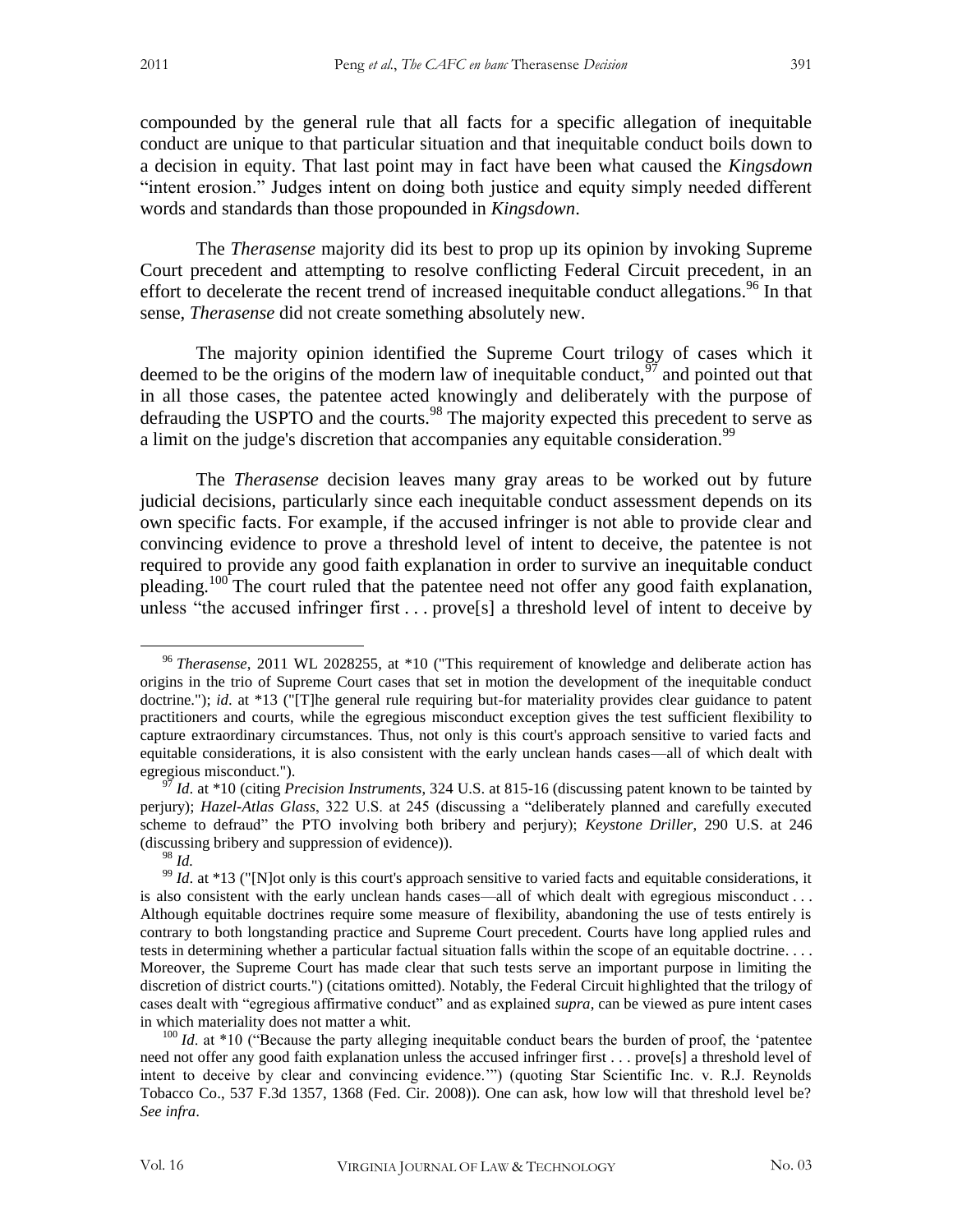clear and convincing evidence."<sup>101</sup> However, the *Therasense* majority opinion did not define what a "threshold level" is. What is and is not "affirmative egregious misconduct" is another concept that will be worked out in future case law based on specific facts presented and developed during discovery and depositions of key witnesses, whose demeanor will often be evaluated by the judge.

Taking cues from the *Therasense* majority opinion, practitioners can look to old common law fraud and unclean hands case law to try to prepare for how *Therasense* will be interpreted. Plenty of room remains, however, for judicial discretion; for development of the outlines of the standards for materiality and intent; for highly skilled counsel to build a story of intent to deceive; or, alternatively, for painting an innocuous picture of what specifically was done or not done.

# **VI. POST-***THERASENSE***: CONGRESS AND THE USPTO**

The *Therasense* majority's "tightening" of inequitable conduct law must also be considered along with the America Invents Act,<sup>102</sup> which was enacted on September 16, 2011, less than four months after the *Therasense* decision*.* It will be interesting to watch how the Federal Circuit will reconcile the ruling in *Therasense* with the new patent reform legislation. In addition, the USPTO has already begun to act in response to *Therasense.* 

#### **A. The Interface with Patent Reform**

Historically, once a patent issues, it is not possible to purge the taint of inequitable conduct that was practiced in the procurement of the original patent grant.  $103$  The *Therasense* decision also followed the precedents that inequitable conduct cannot be cured by reissue or reexamination.<sup>104</sup> Yet, in *Therasense*, the Federal Circuit seemed to allow a back door "purge" by a patentee of what might have previously been considered to be inequitable conduct by establishing no "but-for" materiality. In other words, according to the *Therasense* standard, the court will not find inequitable conduct if the alleged infringer fails to establish that the information not disclosed would not have rendered the claim unpatentable under the PTO standards. Failure to cite the reference is in effect "purged," even though in the past, under different standards of materiality and intent, the seeds for a finding of inequitable conduct might have been planted by such non-disclosure.

That concept is not inconsistent with the treatment of inequitable conduct in the America Invents Act. The new law allows a procedure called "supplemental examination."<sup>105</sup> Supplemental examination attempts to reduce inequitable conduct

 $101$  *Id.* 

<sup>&</sup>lt;sup>102</sup> Leahy-Smith America Invents Act, PUB. L. No. 112-29 (2011) (to be codified in 35 U.S.C.).

<sup>&</sup>lt;sup>103</sup> Compare this to the doctrine of patent misuse, which allows the patent to "reinstate" temporarily suspended enforceability by purging the misuse. *See* Kearney & Trecker v. Cincinnati Milacron, 403 F.Supp. 1040, 1066 (S.D. Ohio 1975), *aff'd*, 562 F.2d 365 (6th Cir. 1977).

<sup>104</sup> *Therasense*, 2011 WL 2028255.

<sup>&</sup>lt;sup>105</sup> America Invents Act § 12.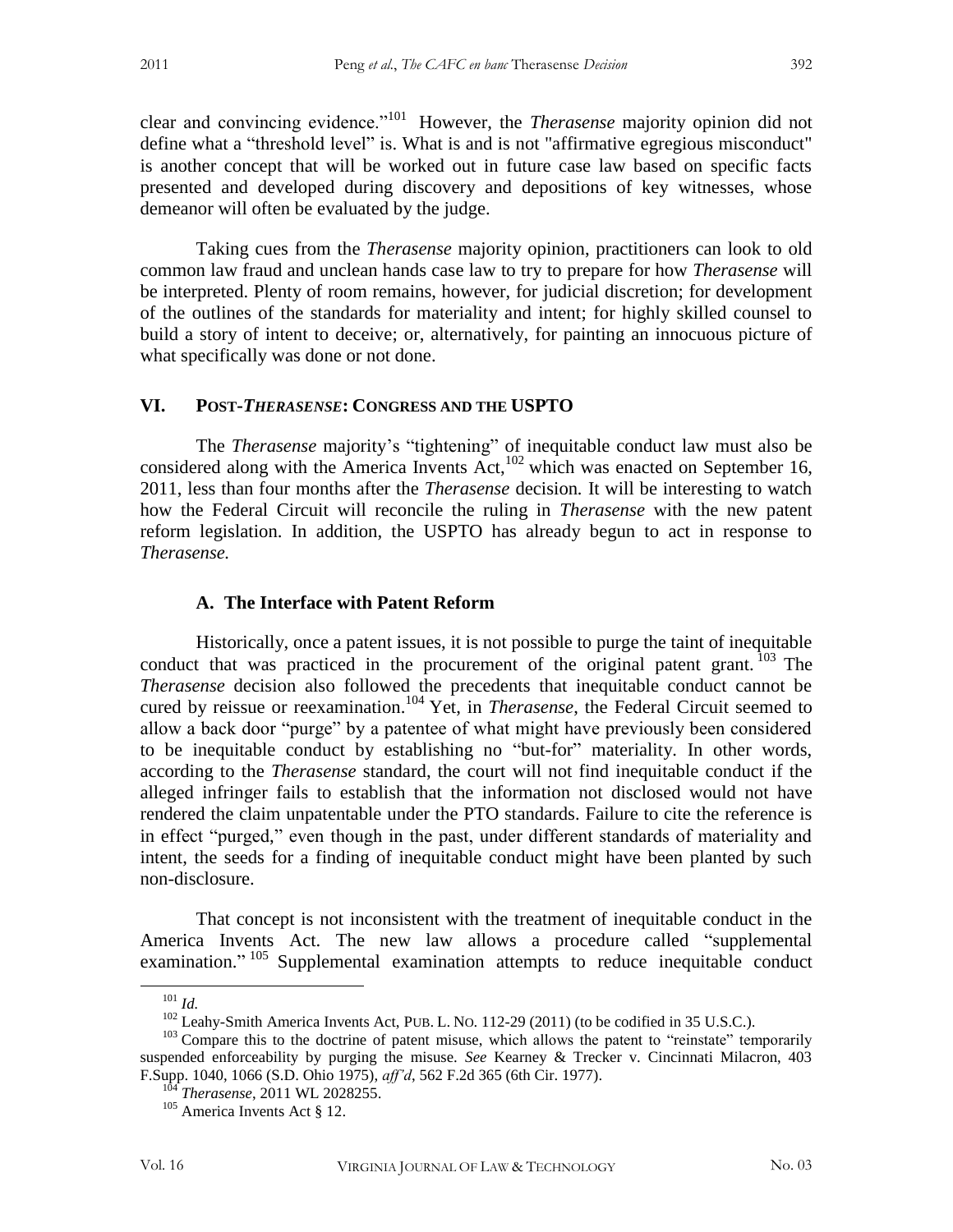pleadings from patent litigation, at least to some extent, by allowing the USPTO to make an adjudication both post-issuance and pre-litigation, while leaving issues of antitrust liability and criminal exposure to the courts and patent attorney sanctions to the USPTO.

Specifically, under certain circumstances, a patentee can avail itself of supplemental examination to provide the USPTO with information that was not submitted during the procurement of the patent.<sup>106</sup> If the USPTO reviews that information and finds no substantial new question (SNQ) of patentability, inequitable conduct cannot in general be asserted against the patentee in litigation based on the information reviewed during the supplemental examination.<sup>107</sup> And even if in the supplemental examination the USPTO finds an SNQ regarding a patent claim, the patentee can then proceed to reexamination. Assuming the patentee establishes patentability of the claim in the reexamination over the SNQ raised by the information reviewed, the patentee is insulated in subsequent litigation from a charge of inequitable conduct based on that information.<sup>108</sup>

It appears, therefore, that if supplemental examination is utilized, inequitable conduct cannot be asserted in a subsequent litigation against patent claims surviving the supplemental examination based on the information considered during that process. But, what if there was "affirmative egregious conduct" in the nondisclosure/misrepresentation that occurred during the original patent procurement? The *Therasense* majority would, under such circumstances, carve out an exception to but-for materiality and, as explained above, apparently collapse the whole inequitable conduct analysis solely into a consideration of intent.

Similarly, but using different language, the patent law reform bill includes a "fraud exception" allowing that:

[i]f the Director becomes aware, during the course of a supplemental examination or reexamination proceeding ordered under this section, that a material fraud on the Office may have been committed in connection with the patent that is the subject of the supplemental examination, then in addition to any other actions the Director is authorized to take, including the cancellation of any claims found to be invalid under section 307 as a result of a reexamination ordered under this section, the Director shall also refer the matter to the Attorney General for such further action as the Attorney General may deem appropriate.<sup>109</sup>

In other words, the Director can vacate any supplemental examination or reexamination proceeding that is pending if fraud is found during the original procurement. While fraud is not defined by the bill, one could argue that "affirmative egregious conduct" is at least part of fraud. And what if the Director does not become aware of such fraud or "affirmative egregious conduct" while supplemental examination

 $106$  *Id.* at § 12(a).

 $107$  *Id.* at § 12(c).

<sup>108</sup> *Id.* at § 12(b).

<sup>109</sup> *See id*. at § 12(e).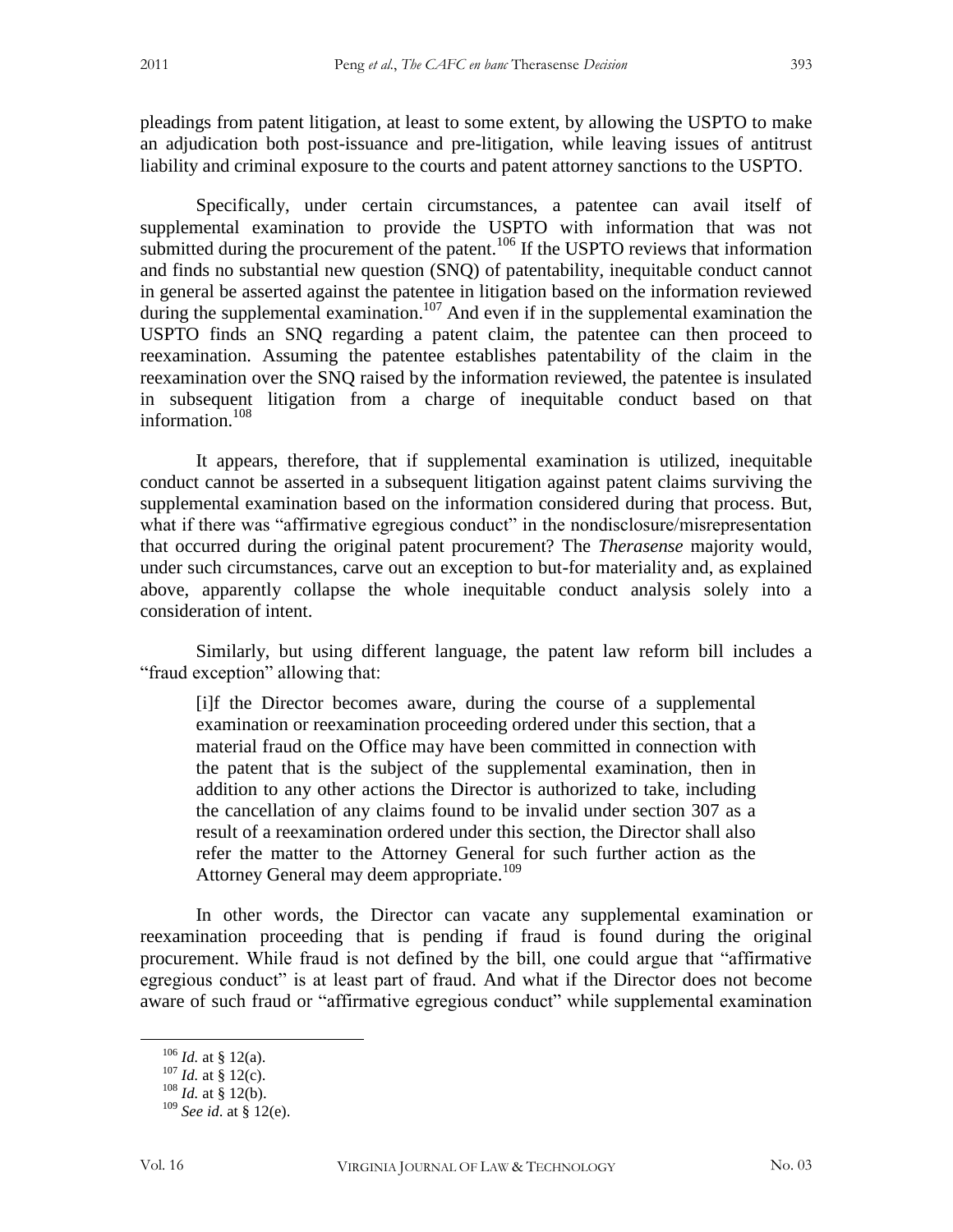or reexamination is pending? Perhaps under such circumstances, a court sufficiently offended by the misconduct revealed during litigation would revert to the original Supreme Court trilogy of *Keystone Driller*, *Hazel-Atlas Glass*, and *Precision Instrument*<sup>110</sup> to find unclean hands and dismiss the complaint. That is, there may end up being an affirmative egregious misconduct exception to the enforceability of even those patent claims cleansed through Supplemental Examination. That would read back the element of "intent" regarding such patent claims.

Reissue patent law reform in the America Invents Act raises other interesting possibilities. The Act removes "deceptive intent" from the reissue statute, leaving the implication that a reissue is proper even if there was deceptive intent during the original prosecution. But that sounds analogous to the analysis above regarding supplemental examination, leaving one to wonder if there will be a resurgence of "unclean hands" defenses in cases where there was no but-for materiality but a finding of affirmative egregious misconduct.

#### **B.** *Therasense* **and 37 C.F.R. §1.56 ("Rule 56")**

Since inequitable conduct allegations relate to actions taken during patent prosecution, it stands to reason that the new materiality standard in *Therasense* should have an impact on prosecution practice before the USPTO. The but-for materiality—set forth in *Therasense* as a general prerequisite for a finding of inequitable conduct—is a stricter requirement than the current Rule 56 definition of materiality. On July 21, 2011, the USPTO issued proposed rules that would amend Rules 56(b) and 555(b) in light of *Therasense.*<sup>111</sup> The proposed change explicitly cites *Therasense* and adopts the standard of materiality set forth by the majority:

Section 1.56(b) as proposed to be amended would provide that information is material to patentability if it is material under the standard set forth in *Therasense*, and that information is material to patentability under *Therasense* if:

(1) The Office would not allow a claim if it were aware of the information, applying the preponderance of the evidence standard and giving the claim its broadest reasonable construction; or

(2) the applicant engages in affirmative egregious misconduct before the Office as to the information.

As stated in *Therasense*, neither mere nondisclosure of information to the Office nor failure to mention information in an affidavit, declaration, or other statement to the Office constitutes affirmative egregious

<sup>110</sup> Precision Instruments Mfg. Co. v. Auto. Maint. Mach. Co., 324 U.S. 806 (1945); Hazel-Atlas Glass Co. v. Hartford-Empire Co., 322 U.S. 238 (1944), *overruled on other grounds by* Standard Oil Co. v. United States, 429 U.S. 17 (1976); and Keystone Driller Co. v. Gen. Excavator Co., 290 U.S. 240 (1933).

<sup>111</sup> *Proposed Revision,* 76 Fed. Reg. 43,631 (July 21, 2011) ("Specifically, the Office is proposing to revise the materiality standard for the duty to disclose to match the materiality standard, as defined in *Therasense*, for the inequitable conduct doctrine.").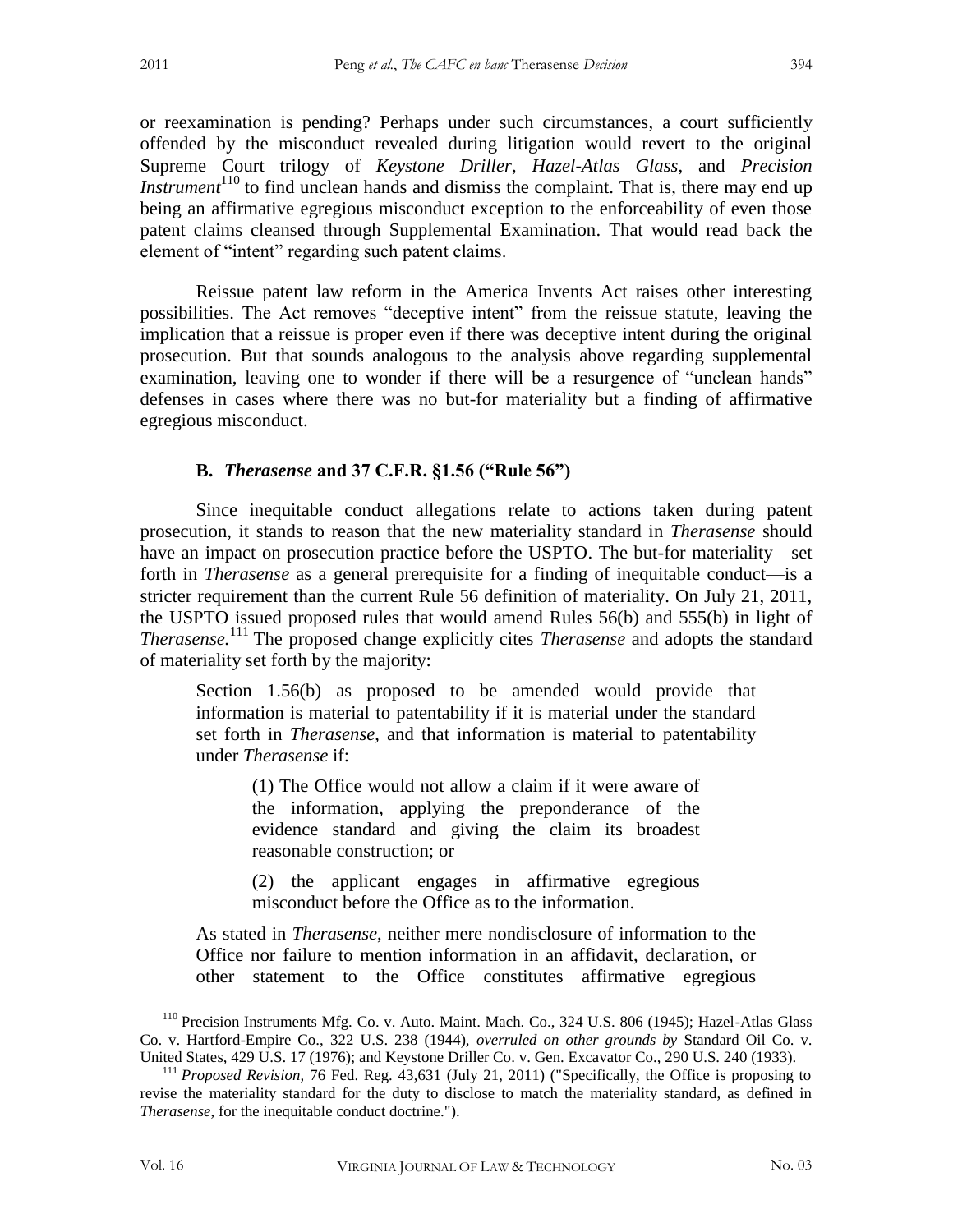misconduct.<sup>112</sup> The Office notes that, under the "but-for-plus" standard of *Therasense*, information is not material if the pending claim is allowable, applying the preponderance of the evidence standard and giving the claim its broadest reasonable construction, and the applicant does not engage in affirmative egregious misconduct before the Office as to the information. The Office recognizes the tension inherent in a disclosure standard based on unpatentability, but appreciates and expects that patent applicants are inclined to be forthcoming and submit information beyond that required by proposed Rule 56, in an effort to assist examiners in performing their duties. The Office wishes to facilitate and encourage such efforts by applicants. $^{113}$ 

Although the USPTO commented that practitioners would disclose information "beyond that required,"<sup>114</sup> elsewhere in the announcement it stated that the "'but-for-plus' standard from *Therasense* will ... reduce the incentive for applicants to submit information disclosure statements containing only marginally relevant information out of an abundance of caution."<sup>115</sup> These seemingly contradictory positions are further blurred by the reality of patent prosecution that it might be unduly burdensome to analyze prior art for "marginal relevance" rather than simply submit "everything" that might be relevant. And there remains the possibility, discussed in Part IV, *supra* that practitioners will hope to eliminate any future "but-for" references by submitting as much prior art as can be found, so that art is clearly considered by the USPTO under the preponderance of evidence standard against the claim, as most broadly reasonably construed.

The USPTO's proactive efforts in July, 2011 appear to have paid off, since a petition for certiorari was not filed in *Therasense*. There will thus be no need to delay finalizing the rule change waiting for a Supreme Court decision.<sup>116</sup> Regardless of any changes to Rules 56 and 555, the USPTO can always still rely on 37 C.F.R. § 1.105 to request any information it deems necessary to undertake examination of the patent application.<sup>117</sup> Whether that will be done, and to what extent, is unknown at present, and there was no reference to Rule 105 in the July 21, 2011 Proposed Rules.

<sup>&</sup>lt;sup>112</sup> *Therasense*, 2011 WL 2028255, at \*12. Of course, in litigation, there will undoubtedly be much evidence produced on both sides as to whether there was "mere" nondisclosure.

 $113$  *Id.* at 43,633. Also, the invitation to submit more than is required will not be a positive factor in stemming the tidal wave of information that caused the *Therasense* majority to complain.

<sup>114</sup> *Id.*

<sup>115</sup> *Id*. at 43,632. <sup>116</sup> *Id.*

<sup>117</sup> 37 C.F.R. § 1.105 (2009). "Requirements for information. (a)(1) In the course of examining or treating a matter in a pending or abandoned application filed under 35 U.S.C. 111 or 371 (including a reissue application), in a patent, or in a reexamination proceeding, the examiner or other Office employee may require the submission, from individuals identified under  $\S$  1.56(c), or any assignee, of such information as may be reasonably necessary to properly examine or treat the matter[.]".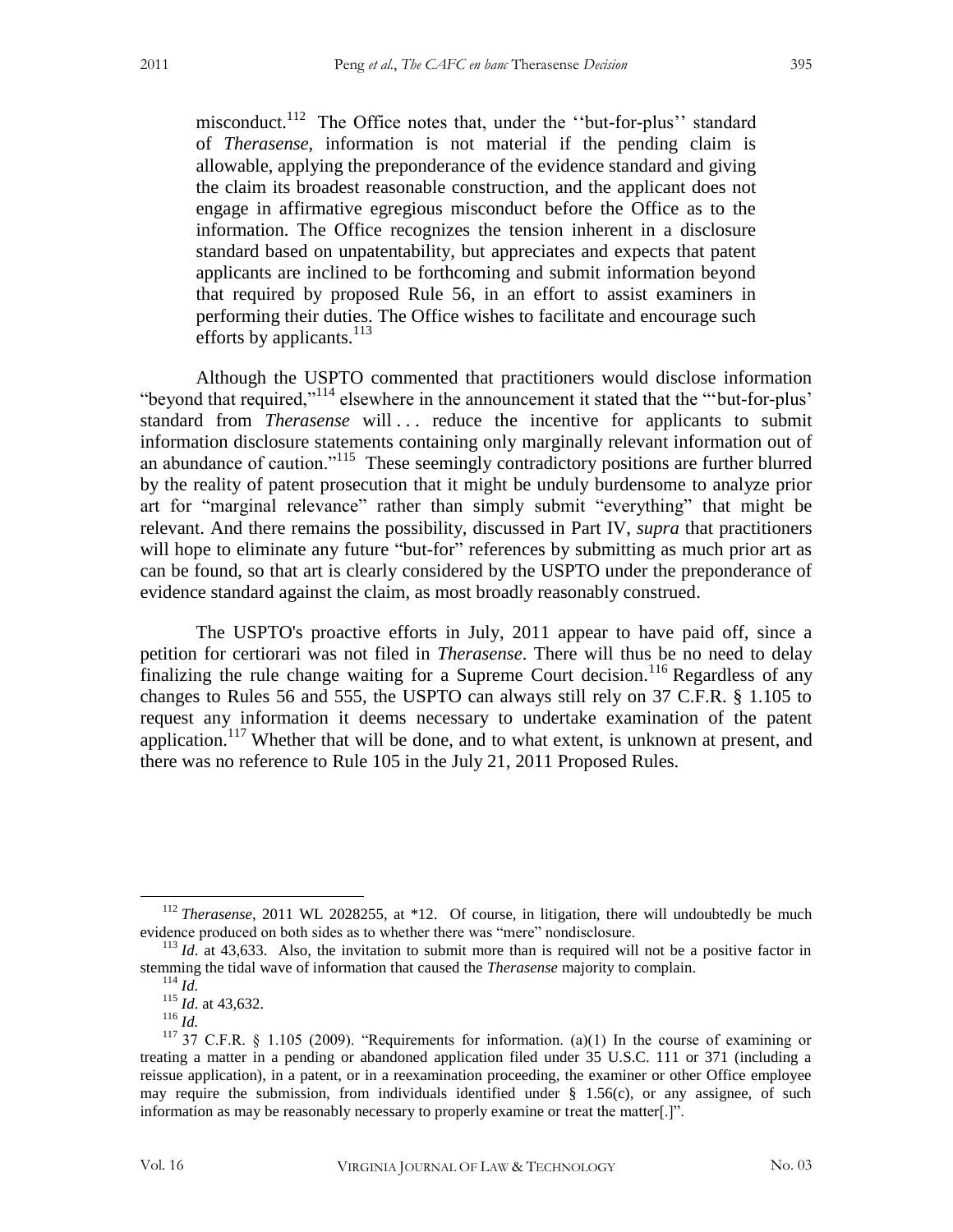#### **VII. IMPACT OF** *THERASENSE*

#### **A. The Tightened Standard in Litigation: Intent and Materiality**

It seems fair to conclude that the *Therasense* majority intended its decision to discourage use of inequitable conduct as a routine defense, or at least to diminish the chances that inequitable conduct will be found. <sup>118</sup> One might also look to the Federal Circuit's 2009 decision in *Exergen* to further assist in achieving this objective.<sup>119</sup> For example, *Exergen*'s "who, why, where, when, and how" pleading requirements in conjunction with the *Therasense* elimination of the sliding scale might make it more difficult to prove inequitable conduct based solely on unsupported assertions of high materiality of undisclosed/misrepresented information.

The elimination of the Rule 56 standard that "inconsistent" information is material could be helpful in avoiding charges of inequitable conduct. As the majority points out, application of "inconsistent information" under the Rule 56 standards can greatly expand the universe of relevant information to be considered in the materiality calculus.<sup>120</sup>

However, although *Therasense* stands, at least for now, <sup>121</sup> inequitable conduct charges will not magically disappear. As long as the cost of such an allegation is minimal, the burden on the patentee to respond to such an allegation is large, and the payoff is complete elimination of the patent and attorney fees if successful, alleged infringers will continue to see the benefit of such an allegation. More stringent pleading requirements may not change that. *Exergen* was decided in 2009 and has not appeared to stem the tide of inequitable conduct allegations. $122$ 

*Therasense* may in fact have the unintended consequence of making litigation more complicated. Practitioners may continue to flood the USPTO with prior art at least marginally relevant, with the expectation that if the claim is allowed, they will not have to address whether any of those references, if not disclosed, could have been but-for

<sup>118</sup> Therasense, Inc. v. Becton, Dickinson & Co., Nos. 2008-1511, 2008-1512, 2008-1513, 2008-1514, 2008-1595, 2011 WL 2028255, at \*9 (Fed. Cir. May 25, 2011) (en banc) ("This court now tightens the standards for finding both intent and materiality in order to redirect a doctrine that has been overused to the detriment of the public.").

<sup>119</sup> Exergen Corp. v. Wal–Mart Stores, Inc., 575 F.3d 1312 (Fed. Cir. 2009); *see also Therasense*, 2011 WL 2028255, at  $*21$  (O'Malley, J., concurring) ("To the extent there are concerns with litigation abuses surrounding the improper use of this otherwise important doctrine, there are vehicles available to the district court to address those concerns. Careful application of the pleading requirements set forth in *Exergen* . . ., early case management techniques designed to ferret out and test unsupported inequitable conduct claims, orders to stay discovery or consideration of such claims pending all other determinations in the case, or even sanctions, are all tools district courts can employ where appropriate.").

<sup>120</sup> *Therasense*, 2011 WL 2028255, at \*14.

<sup>121</sup> To be sure, even though Becton Dickinson did not file a petition for certiorari in *Therasense*, another defendant, displeased with the application of *Therasense* in finding no inequitable conduct, might indeed petition the Supreme Court for review.

<sup>122</sup> *See* Figures 1–3, *supra*.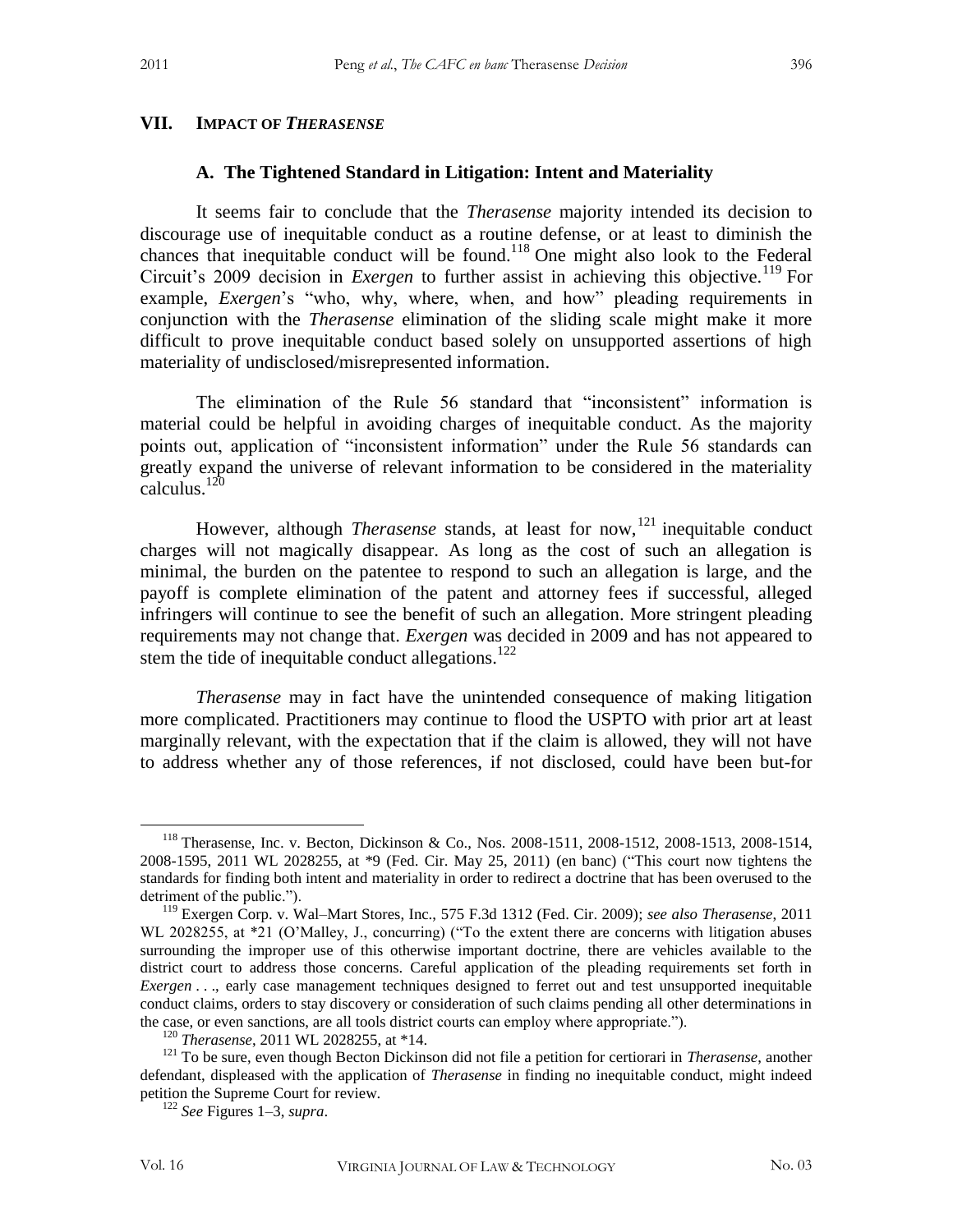The possibility also arises that patent claims will now have to be construed two ways. Under a *Markman*<sup>123</sup> hearing, the court will construe them one way for invalidity and infringement based on the specification, the language of the claims, and the prosecution history.<sup>124</sup> But then the court, to assess an inequitable conduct charge, will conduct a "*Therasense*" hearing in which, the court will decide what the broadest reasonable construction is for a particular claim. And once the Therasense construction is achieved, the court can then decide, whether, under a preponderance of evidence standard, the court will conclude that the claim would have been held unpatentable over information *not* considered by the USPTO. In other words, perhaps there will be two routine pretrial hearings: a *Markman* hearing to assess claim construction for infringement and validity and a *Therasense* hearing to assess claim construction for inequitable conduct.

The tightened *Therasense* majority intent standard, moreover, if applied as expressed, should shift the "intent" battleground to determine whether the "single most reasonable inference from all of the evidence" is that there was no intent to deceive. The "threshold level of intent to deceive" sufficient to shift the burden to the patentee to provide a good faith explanation will no doubt be vigorously contested, with alleged infringers asserting they have satisfied it.<sup>125</sup> Many litigated battles no doubt lie ahead to determine the exact contours of the concepts expressed in *Therasense*.

### **B. The Federal Circuit: Will** *Therasense* **Go the Way of** *Kingsdown***?**

*Kingsdown,* as noted above*,* cast out gross negligence and established "sufficient culpability to require an intent to deceive" as a higher bar. Notwithstanding that pronouncement, over the years Federal Circuit panels diluted the standard for inequitable conduct until, in some circumstances, "should have known" or simple negligence appeared to be all that was required to establish intent. Furthermore, just a scintilla of evidence of such negligence sufficed to undermine patents and ruin reputations. So too, since inequitable conduct charges are unique to specific facts and circumstances, case law may wobble in the future as judges look for words to brand as inequitable conduct what they see as bad conduct. Hence, even if the bar is raised, *Therasense*—just like *Kingsdown* before it—may be yet another en banc decision that slows, but does not substantially curtail, inequitable conduct allegations and findings.

 $\overline{a}$ <sup>123</sup> Markman v. Westview Instruments, Inc., 52 F.3d 967, 970–71 (Fed. Cir. 1995) (en banc) (holding that claim construction "is a matter of law exclusively for the court"). In a unanimous opinion, the Supreme Court agreed with the Federal Circuit, holding that patent construction "is a special occupation, requiring, like all others special training and practice." Markman v. Westview Instruments, Inc., 517 U.S. 370, 388 (1996) (quoting Parker v. Hulme, 18 F. Cas. 1138, 1140 (E.D. Pa. 1849)).

<sup>124</sup> *See* Phillips v*.* AWH Corp*.,* 415 F.3d 1303 (Fed. Cir. 2005) (en banc). .

<sup>125</sup> *Therasense*, 2011 WL 2028255, at \*10*.*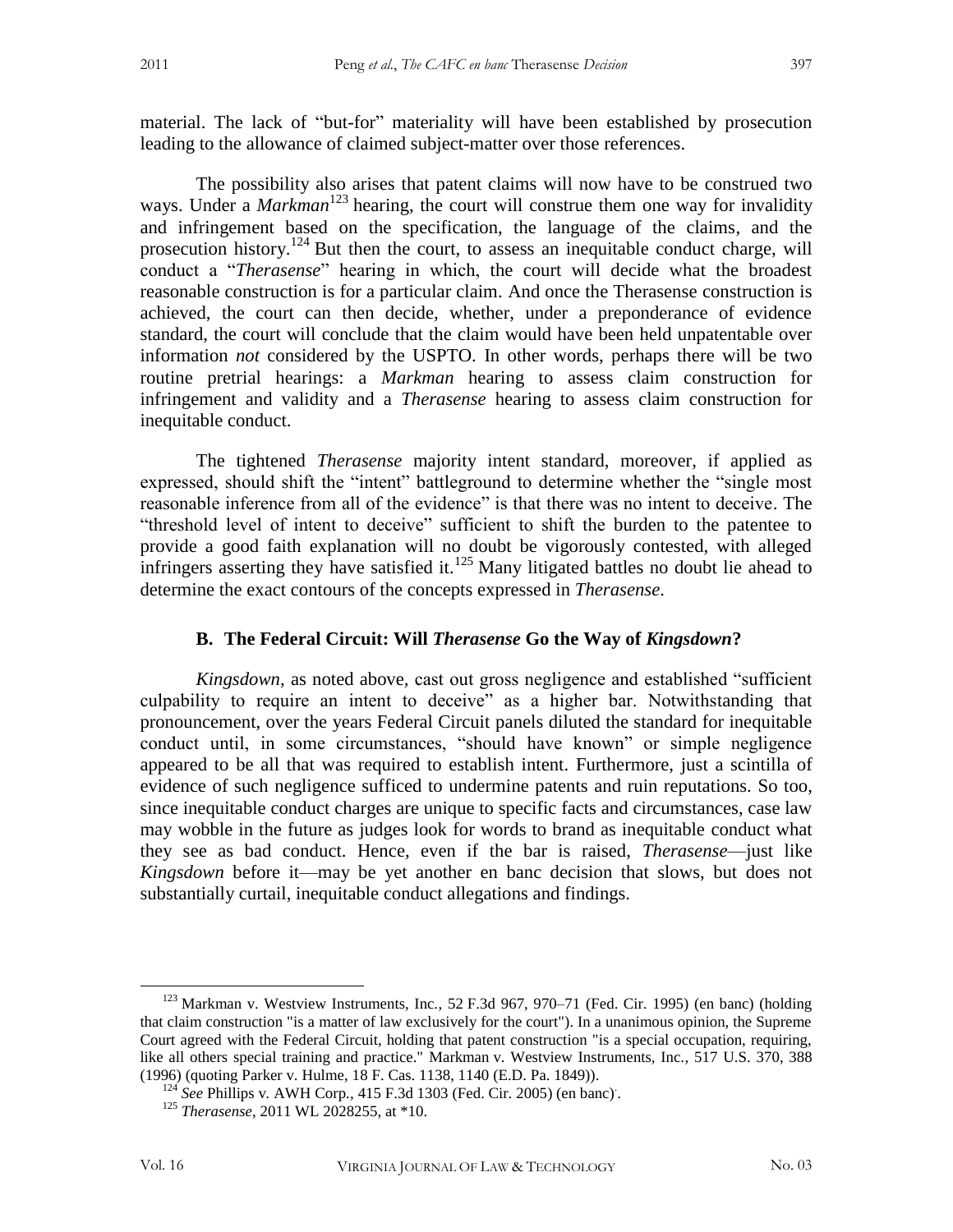#### **C. How Will Practitioners Respond in Prosecution?**

How will *Therasense*'s impact spread to patent prosecution? As the *Therasense* majority admits and the dissent attacks, the tightened standard of materiality could lead to a concern, in particular cases, as to whether there will be enough pressure to compel full disclosure from the patent applicant so that the USPTO can properly do its job. How should the patent applicant proceed?

Patentees face at least two approaches for submitting prior art and information to the USPTO. One approach would be to review the art carefully, make a determination that certain art is not but-for material, conclude that there is no obligation to submit the art, and—by a more focused approach to disclosure—increase the chances that the USPTO will provide an even more thorough examination over the closest prior art.

Another approach, alluded to above, would be to continue to flood the USPTO with all of the at least marginally relevant information available, on the theory that if the USPTO allows claims over that art, that allowance will prove that none of the information submitted was but-for material and will hamstring allegations of inequitable conduct that otherwise could have been made in the case of nondisclosure But what would be the effect, if any, of that flood of marginally relevant information in view of *Therasense*'s "affirmative egregious acts" exception to materiality that purportedly strikes the balance between encouraging honesty before the PTO and preventing overuse of inequitable conduct?<sup>126</sup> In other words, even if there is no materiality but there is affirmative egregious misconduct, i..e "but-for-plus" is not satisfied, one can argue that materiality is met per se, and the entire analysis reduces to an examination of intent. And if the "affirmative egregious acts" exception is proven, will it not be a very rare case that intent to deceive the USPTO is not found? So, when all is said and done, increased disclosure may not end up precluding an inequitable conduct finding.

As all the contours of the *Therasense* decision are worked out in the forthcoming case law, practitioners may want to proceed slowly and read carefully all relevant judicial precedent before radically changing any pre-*Therasense* prosecution practices.

#### **VIII. CONCLUSION**

In the late 1970s and early 1980s, there was a concern that the creation of the Federal Circuit would result in patent law departing from the common law tradition. *Therasense* seems to be an effort to reconcile patent law inequitable conduct with common law fraud and the equitable defense of unclean hands.<sup>127</sup>

The *Therasense* en banc opinion was driven by a genuine desire to change current practices with respect to inequitable conduct. To that end, the Federal Circuit frankly criticized its own precedents and expressly overturned old standards, painstakingly trying to construct a new paradigm in their place. But an attempt to clarify an equitable doctrine

<sup>126</sup> *Id*. at \*12.

 $127$  *Id.*